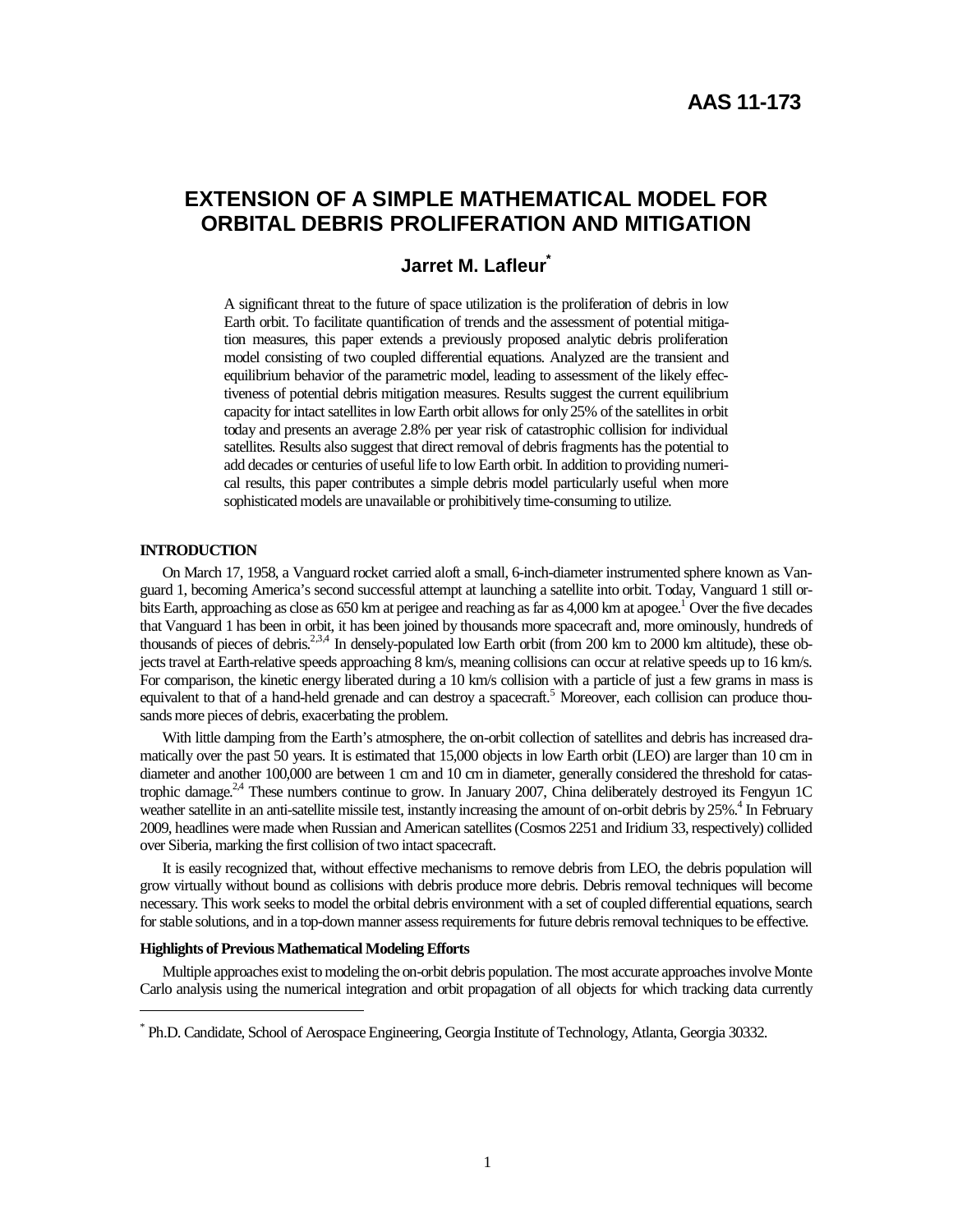exists. This characterizes efforts undertaken, for example, by the SOCRATES system<sup>6</sup>, which produce short-term projections of collisions between individual objects (e.g., to allow satellite operators to perform debris avoidance maneuvers). However, this computationally-intensive approach is difficult to extend for long-term prediction and is difficult to execute without access to databases of currently tracked Earth-orbiting objects and their orbital elements.

In contrast, some analysts have approached the problem from a more simplistic standpoint. A seminal paper on the topic, written in 1978 by Kessler and Cour-Palais, leveraged modeling techniques used to describe formation of the asteroid belt,<sup>\*</sup> developed a single integro-differential equation describing global collision rate as a function of average relative velocity, cross-sectional area, and spatial density of objects.<sup>7</sup> Fourteen years later, Talent modeled the population of orbiting objects with a single differential equation.<sup>8</sup> A 1991 paper by Farinella and Cordelli introduced a system of two coupled differential equations to describe the scenario; one equation described *dN*

the rate of change of the population of intact satellites (*N*), and the other described the rate of change of the population of debris fragments  $(n)$ <sup>5</sup>. This model is given in Eqs. (1)-(2), where  $A$ ,  $x$ ,  $\alpha$ , and  $\beta$  are constants.

 $= A - xnN$ *dt dn*

*dt*

Reference 5 numerically integrated these equations using several assumptions for the coefficients. Results indicated that within 200 years, the number of intact satellites

$$
= \beta A + \alpha x n N \qquad (2)
$$

(1)

in LEO would decrease dramatically due to collisions with debris (see Figure 1), resulting in an eventual condition in which any satellites launched are quickly destroyed by collisions.

The work of Reference 5 was later extended into various forms (one of which used 150 differential equations, distinguishing satellites by mass and altitude). $9,10$  However, the general results of the original model are accepted as showing good agreement with later studies,  $9,11$  and the simpler model remains useful for identifying trends, developing approximations, and establishing instructive models $^{11}$ . The original model is also useful in distinguishing between intact satellites and debris fragments (rather than aggregating both into one variable). This current work seeks to improve upon the original model through changes to its two differential equations, by considering issues of stability, and by considering effects of debris mitigation techniques not originally analyzed.



**Figure 1. Predicted numbers of intact satellites (solid line) and debris fragments (dashed line) over time, from Reference 5. Note differing** *y***-axis scales for solid and dashed lines.** 

#### **Analysis Outline**

-

This analysis is divided into three steps. The first modifies the model of Reference 5 to include additional effects. The second analyzes the equilibrium and stability of the modified model, and the third step uses this model to examine effects debris mitigation strategies may have on improving the stability and equilibrium capacity of LEO.

*Step 1: Model Modification.* To improve upon the original model of Eqs. (1)-(2), two main modifications are proposed: (1) Separate the *A* coefficient, which represents the net satellites added to orbit each year, into launch and reentry terms, each which has a cyclic variation with time (e.g., with the 11-year solar cycle for re-entry and space industry cycles for launch<sup>12</sup>) and (2) add  $N<sup>2</sup>$  and  $n<sup>2</sup>$  terms representing collisions between intact satellites (as in the Iridium/Cosmos collision) and between fragments, respectively. Coefficients are estimated for these new terms and updated and updating the values of coefficients for the model's original terms. The resulting plot of *N* and *n* versus time are compared to the original model's results.

*Step 2: Stability Assessment.* Using the updated model, equilibrium points are identified and stability is assessed through linearization. A simplified model is developed using nondimensionalization to completely characterize solu-

<sup>\*</sup> The theorized exponential growth of orbital debris and consequent destruction of operational satellites has been termed Kessler Syndrome, after the first author of this original work.<sup>7</sup>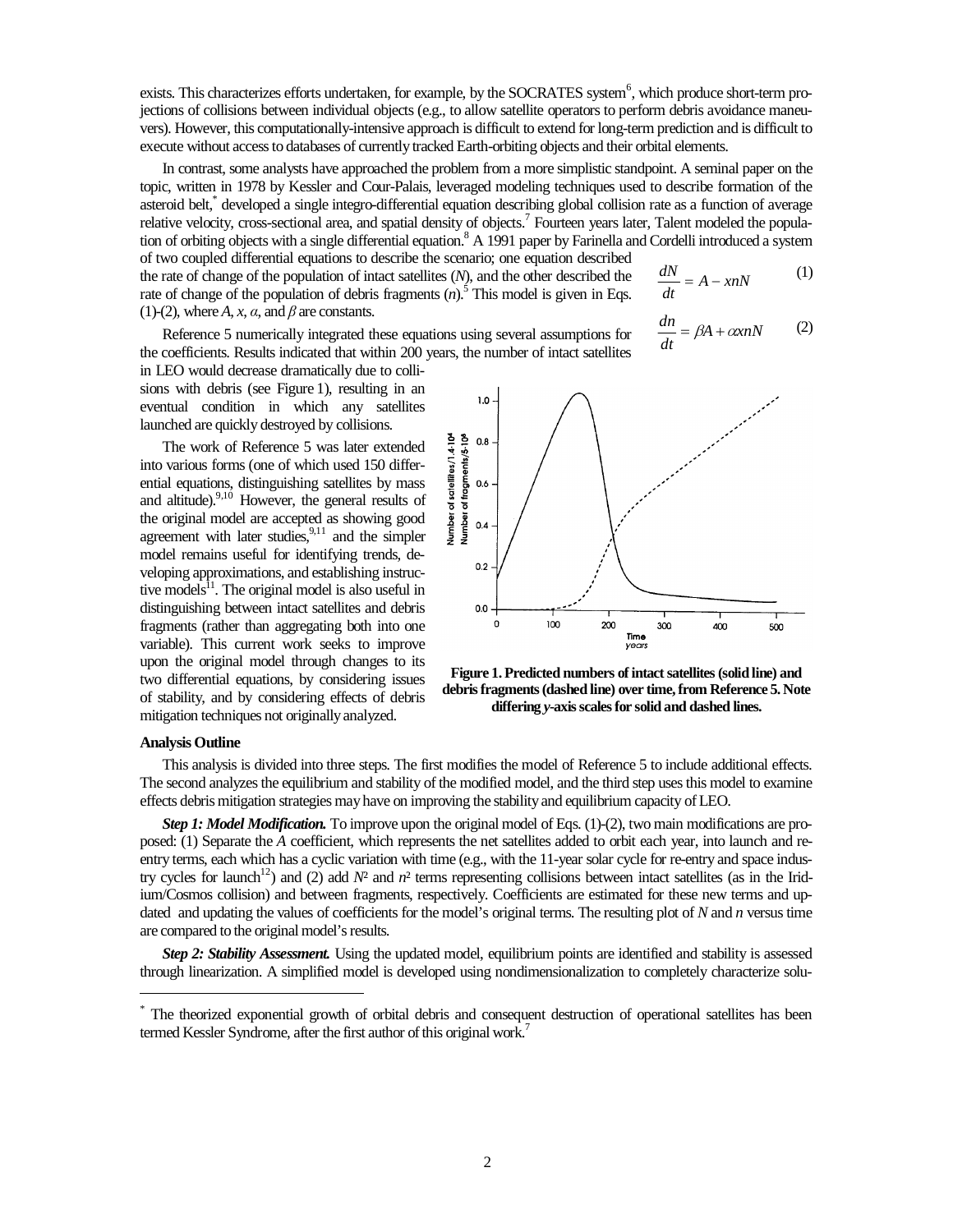tions by two parameters. Simple analytical expressions are developed for equilibrium points and conditions for oscillatory and nonoscillatory stability. Vector fields akin to phase portraits are plotted, and issues of resonance and time-topeak are addressed. This step is significant because, with the addition of drag to the model, stable points now exist.

*Step 3: Debris Mitigation Implications.* The final step in the analysis examines the implications of this model's results on orbital debris mitigation strategy. Common proposals for mitigation strategies involve (1) launching "space tugs" to deorbit intact but inoperative spacecraft or (2) launching giant "nets" of aerogel or similar material to catch or slow debris fragments. The first strategy indirectly slows the formation of fragments by removing one of their sources, while the second strategy has a direct effect on removing fragments from orbit. These methods, as well as others suggested by the data, are examined with an emphasis on estimating effects of practical mitigation measures.

## **MODEL MODIFICATION**

Eqs. (3)-(4) present the proposed modification to the original model of Reference 5. Time is measured in years. This modification, which forms the basis for the rest of this paper, is motivated by the desire to incorporate and observe the importance of effects not originally accounted for in Reference 5. Note several similarities with the original model:

- In Eq. (3), note the existence of a positive term  $a + b \sin(ct + d)$ , which is the sinusoidally-varying equivalent to the *A* term in Eq. (1). This term represents the global satellite launch rate to low Earth orbit.
- In Eq. (3), note the preservation of the  $x<sub>n</sub>N$  term from Eq. (1), representing the reduction in the number of intact satellites due to collisions between intact satellites and debris fragments.
- In Eq. (4), the use of the coefficient  $\beta$  multiplied by the satellite launch rate is retained, representing the increase in debris due to upper stage separation processes or explosions.
- In Eq. (4), the use of the coefficient  $\alpha$  multiplied by *xnN* is preserved, representing the increase in debris due to the destruction and fragmentation of intact satellites.

However, inspection of Eqs. (3)-(4) also reveals a number of new terms:

- In both Eqs. (3)-(4), note negative terms proportional to *N* and *n*, respectively. These account for annual reentry of objects from orbit. The periodic variation in the characteristic decay time in these terms is due to the 11-year solar cycle, which produces large density variations in Earth's thermosphere and exosphere.
- Eq. (3) contains an additional term, 2*yN*², representing the number of intact satellites lost per unit time due to the collision of two intact satellites (as in the February 2009 Cosmos-Iridium collision). Eq. (4) contains the corresponding term γ*yN*², representing the fact that such collisions produce debris fragments.
- Eq. (4) contains an additional term, 2*zn*², for the rate of destruction of debris fragments due to the collision of two fragments. Here it is assumed such a collision produces debris smaller than the 1 cm threshold.

$$
\frac{dN}{dt} = (a + b\sin(ct + d)) - \frac{N}{f + g\sin(ht + k)} - xnN - 2yN^2\tag{3}
$$

$$
\frac{dn}{dt} = \beta\big(a + b\sin\big(ct + d\big)\big) - \frac{n}{p + q\sin\big(h t + k\big)} + \alpha x n N + \gamma N^2 - 2z n^2\tag{4}
$$

It is worth noting here that, unlike the original model of Reference 5, Eqs. (3)-(4) are not autonomous. There exist explicit time dependencies in the launch and re-entry terms. However, it might be hypothesized that, if the sinusoids do not produce resonance, dealing only with average values for these terms may be nearly as accurate and more insightful analytically.\* This will be tested in Step 2. The remainder of the present section focuses on the estimation of the coefficients in Eqs. (3)-(4) as well as empirical observations and comparisons involving results of the new model.

#### **Model Coefficient Estimation**

-

*Global Launch Rate.* One update incorporated into this new model is a revised global launch rate for LEO satellites. Using data from Hiriart and Saleh<sup>12</sup>, this launch rate is illustrated in Figure 2. Notice the large increase in launch rate in the early 1960s and a high launch rate through the 1980s. At the end of the Cold War, launch rate decreased substantially, with the main exception in the late 1990s with the fielding of the Iridium constellation.

<sup>\*</sup> This will amount to a rudimentary homogenization; future work may consider further development of this aspect.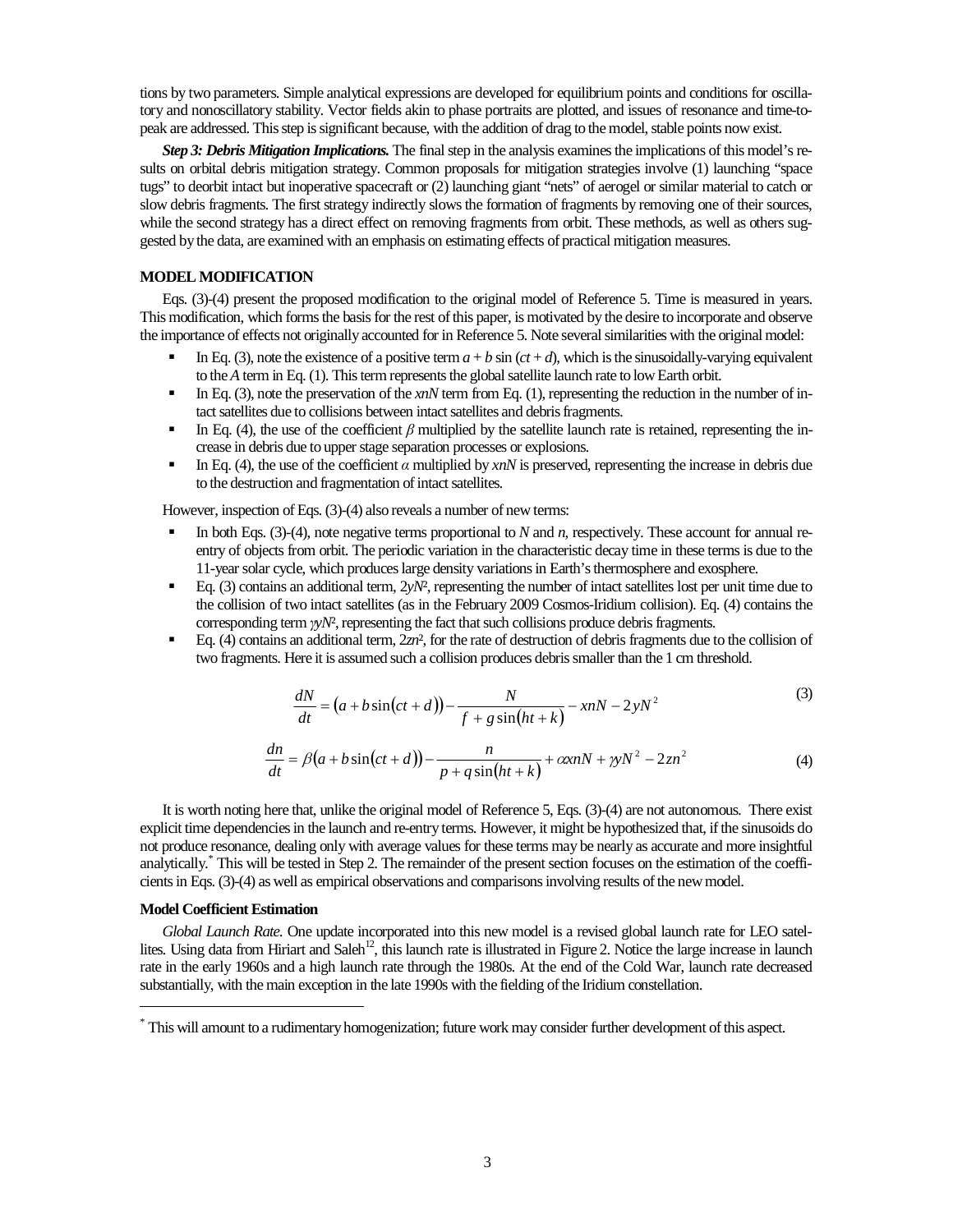Importantly, the original model of Reference 5 assumed the LEO launch rate would remain 100 satellites per year. This appeared a fair approximation in 1991, for which the data of Reference 12 shows 83 satellites launched.<sup>\*</sup> However, today this rate is considerably smaller, averaging 30.5 per year since 2001.

Another inaccuracy with the launch rate of Reference 5 is that it is assumed constant. While it is difficult to predict satellite launch rates, improvements may be made by taking advantage of the recent work of Reference 12, which highlights the empirical existence of cycles in global launch rates. In particular, Reference 12 found identified 3-year cycles among defense, science, and communications satellite launches over the past decade.

 The black line in Figure 3 represents the global LEO launch rate since 2001. While Reference 12 utilized Fourier transforms, the simplified approach here uses a single-frequency sinusoid to capture a 3.3-year cycle. The resulting sinusoid is the gray line in Figure 3. With  $R^2 = 0.65$ , this model explains recent launch rate variations more accurately than a simple average and is adopted for this work. The equation for the launch rate sinusoid is given in Eq. (5), where *LR* is equivalent to *A* in the model of Reference 5 and  $t = 0$  is referenced to the year 2009.

-



**Figure 2. Global launches to LEO per year since 1960. Note the substantial decrease in launch rate after 1991.** 



**Figure 3. Global launches to LEO since 2001. Overlaid is a sinusoid model, determined through least-squares fit.** 

$$
LR = a + b\sin(ct + d) = 31.41 + 7.794\sin(1.935t + 0.1680)
$$
\n(5)

*Atmospheric Re-entry Rate.* One omission in the original model of Reference 5 was the decrease in satellite and fragment populations due to atmospheric drag and re-entry. While atmospheric density in LEO is orders of magnitude smaller than at Earth's surface, when integrated over a period of years this drag results in a satellite or fragment trajectory that spirals inward until re-entry and disintegration. Furthermore, the atmospheric density in LEO is substantially affected by the 11-year solar cycle, observed consistently since the  $17<sup>th</sup>$  century.<sup>13</sup> Large density increases during solar maximum periods have, for example, subtracted years from the lifetimes of the Salyut 7 and Skylab space stations.<sup>1</sup>

Figure 4 shows the result of using an atmospheric model<sup>15</sup> to compute on-orbit lifetime for intact satellites and debris fragments for solar maximum and minimum conditions. The solid lines in Figure 4 indicate orbital lifetime estimates for a static solar maximum model, and the dashed lines indicate orbital lifetime for solar minimum conditions. The difference between the models is substantial: An intact satellite at 800 km altitude has an orbital lifetime of about 100 years for the solar maximum atmosphere and over 1000 years for solar minimum.

As shown in Figure 4, the orbital lifetime computed for intact satellites assumes a ballistic coefficient of 110 kg/m<sup>2</sup>, an average value for satellites.<sup>15, 16</sup> The orbital lifetime for debris fragments assumes a ballistic coefficient of 1.8 kg/m<sup>2</sup>, an approximate average value for fragments derived from Reference 17. The ballistic coefficient *B*, defined as the ratio of object mass to the product of reference area and drag coefficient (i.e.,  $B = m/(C<sub>D</sub>A)$ ), differs significantly for intact satellites and fragments because fragments typically have larger surface-area-to-volume ratios. As Figure 4 shows, the smaller ballistic coefficient of fragments produces a two-order-of-magnitude reduction in orbital lifetime (helpful from the perspective of orbital debris mitigation). For example, at 800 km altitude, the orbital lifetime of an intact satellite is about 100 years for solar-maximum conditions, while the orbital lifetime of a fragment is just over one year.

<sup>\*</sup> The data of Reference 12 does not include manned launches, for example, which are short-lived and can reasonably be neglected as debris contributors. Reference 12 reports its database is 83.5% complete; if the 83 launches in 1991 is corrected by this factor, the data suggest 99 launches in 1991, almost exactly the 100-satellite rate of Reference 5.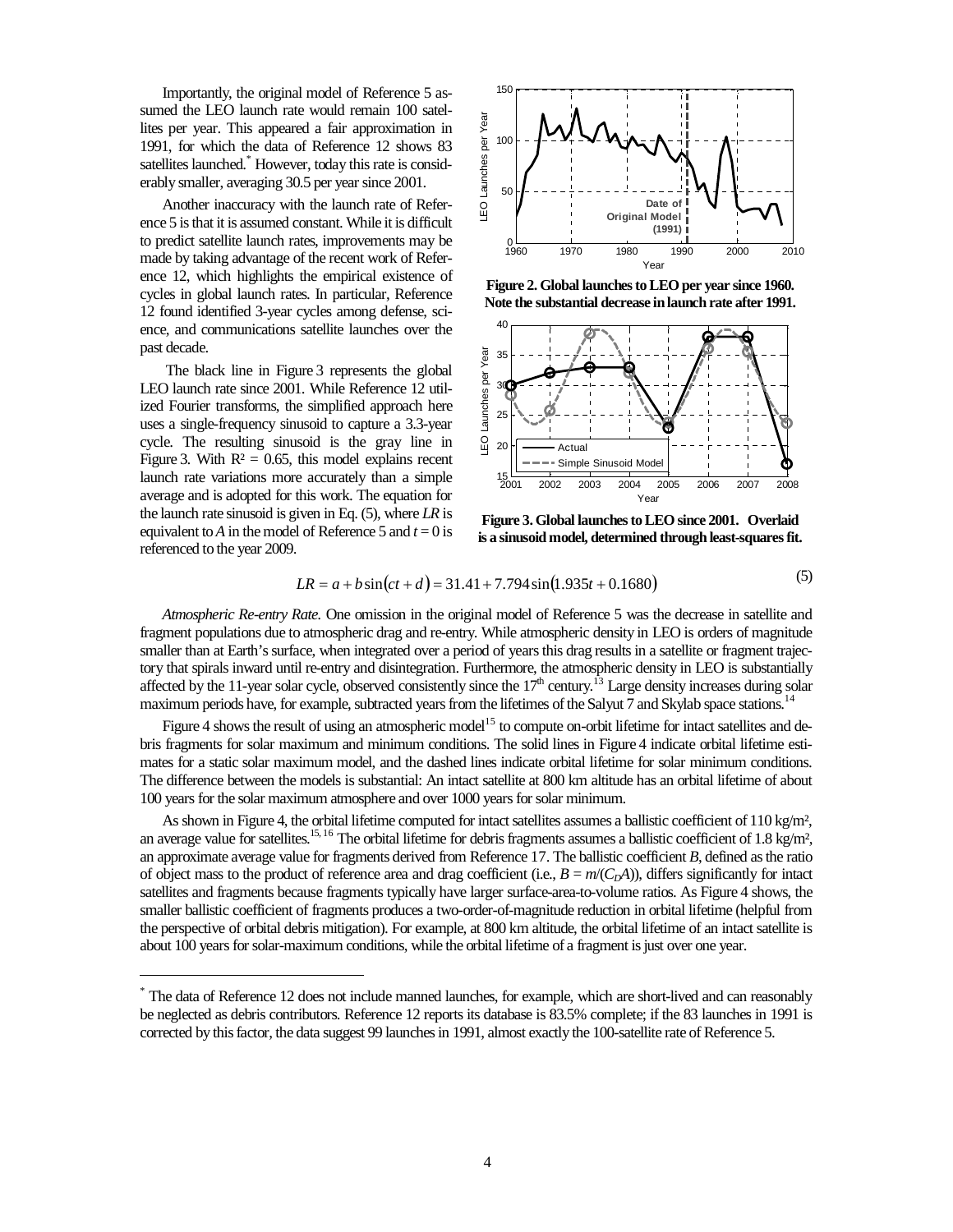With atmospheric drag effect now quantified via orbit lifetime, this work utilizes the approach of Reference 9, which models the rate of change of orbiting satellites as a function of the number of current satellites divided by a time constant τ. This time constant is the orbital lifetime of the satellites (implying that if 1000 satellites are on-orbit and each has a 1000-year orbital lifetime, it the expected decay and re-entry rate is one satellite per year).<sup>\*</sup>



**Figure 4. Expected orbital lifetime for intact satellites**  $(B = 110 \text{ kg/m}^2, \text{left})$  **and debris fragments**  $(B = 1.8 \text{ kg/m}^2, \text{right})$ **right). These lifetimes are computed assuming a static atmosphere at the indicated solar maximum or minimum level.**



**Figure 5. Current Distribution of Trackable Active (left) and Inactive (right) Objects in LEO.** 

-

<sup>\*</sup> This assumption has some limitations, for example, if there are surges in launch rate. In the previous example, had all 1000 satellites been launched in the same year, all would re-enter 1000 years later rather than one per year. However, this assumption is reasonable if the satellite population exhibits a diversity of launch dates. Another limitation of this assumption is that it does not account for reboost orbit maintenance maneuvers. This is accurate for debris fragments and inactive spacecraft but is not always true for active spacecraft (in which case this assumption would produce optimistic estimates in terms of debris mitigation, since spacecraft in the model deorbit more quickly than those in reality).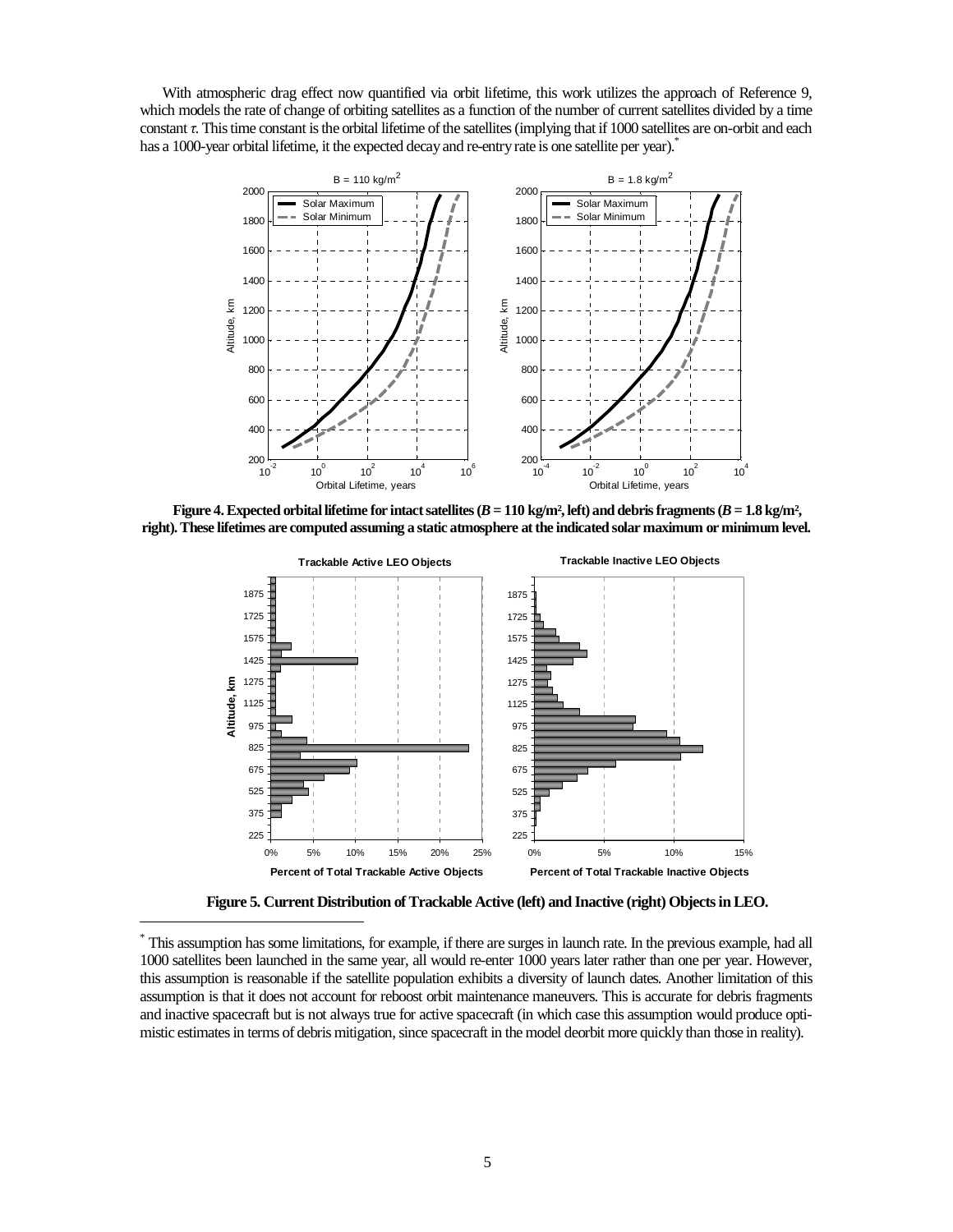For this analysis, two such τ parameters are required, representing the average orbital lifetime for intact satellites and for debris fragments. To determine these parameters, the orbital lifetimes from Figure 4 are weighted by the distribution of objects at different orbital altitudes and averaged. The current distribution of active trackable LEO objects<sup>4</sup> is applied to the intact satellites (with  $B = 110$  kg/m<sup>2</sup>), and the current distribution of inactive trackable LEO objects<sup>4</sup> is applied to the debris fragments (with  $B = 1.8 \text{ kg/m}^2$ ). These distributions are shown in Figure 5. This average is computed for both solar maximum and solar minimum conditions. At solar maximum, the average orbital lifetime of intact satellites is found to be  $\tau_{inact}$  = 3,990 years and the average lifetime of debris fragments is found to be  $\tau_{debris}$  = 46.9 years. At solar minimum, the average orbital lifetime of intact satellites is found to be  $\tau_{inact} = 24,840$  years and the average lifetime of debris fragments is found to be τ*debris* = 322.8 years.

To account for the time-varying nature of  $\tau$  due to the 11-year solar cycle, a sinusoid is used. The period of the sinusoid is set to 11 years, and the phase shift is set to match the predicted 2013 solar maximum (with  $t = 0$  indicating the year 2009). The amplitude and average values are selected to match the values of τ*debris* and τ*intact* at solar maximum and minimum. The resulting models for τ*debris* and τ*intact* are shown in Eqs. (6)-(7):

$$
\tau_{\text{int.act}} = f + g \sin\left(ht + k\right) = 14,420 - 10,430\sin\left(0.5712t - 0.9996\right) \tag{6}
$$

$$
\tau_{\text{debris}} = p + q \sin\left(ht + k\right) = 184.9 - 137.9 \sin\left(0.5712t - 0.9996\right) \tag{7}
$$

*Collision Terms.* The final revision to the model of Reference 5 is addition of terms accounting for collisions among intact spacecraft and among fragments. Following the modeling strategy of Reference 5, this work approximates collision probabilities in the manner that the gas dynamics community approximates collision rates among molecules. In particular, collision frequency ξ for a single molecule *A* with other molecules is the product of effective cross-sectional area  $\sigma$ , molecular velocity  $v$ , and number of molecules *n* per unit volume *V*, shown in Eq. (8) (cf. Reference 18). *V*  $\xi = \frac{\sigma n \overline{v}}{v}$  (8)

If collisions of interest are between molecules of different types (e.g., collisions of molecule type *A* with type *B*), the total collisions per unit time is  $\zeta$  multiplied by the number of *A* molecules in the system, given by Ξ*AB* in Eq. (9). If collisions of interest are between like molecules, the total collision rate Ξ*AA* is as shown in Eq. (10) (cf. Reference 18). Note that cross-sectional area is computed using the average diameter of the two molecules of interest, so  $\sigma_{AB} \neq \sigma_{AA}$ .

*V*  $\frac{\sigma_{AB}n_An_B\overline{v}}{V}$  $E_{\mu} = \frac{\sigma}{2}$ (9)

$$
\Xi_{AA} = \frac{\sigma_{AA} n_A^2 \overline{v}}{2V} \tag{10}
$$

For objects in LEO, this formulation is conducive to collision rate approximations with minimal information. Cross-sectional area is estimated by approximating satellites as spheres with a 2.2 m diameter based on average diameters from 26 satellites.<sup>1,15,19,20,21,22,23,24</sup> Fragments are optimistically modeled as spheres of 1 cm diameter, the smallest fragments likely to cause catastrophic damage. As a result, intact-intact object collisions use  $\sigma_{NN}$  = 14.9 m², intact-debris collisions use  $\sigma_{NN}$  = 3.77 m², and debris-debris collisions use  $\sigma_{nn}$  = 3.14 cm².

Average velocity is estimated based on weighted averages of satellite circular orbit speed, which varies from 6.89 km/s at 2000 km altitude to 7.77 km/s at 200 km altitude. For intact satellites, these speeds are weighted by the distribution of active spacecraft from Figure 5, yielding an average speed of 7.39 km/s. For debris fragments, these speeds are weighted by the distribution of inactive tracked objects from Figure 5, yielding an average speed of 7.36 km/s. For the case of intact-debris collisions, the velocity used is the average of these two, or 7.37 km/s.

The relevant volume in this application is the volume of the 200-2000 km orbital shell, calculated by subtracting the volumes of the inner and outer spheres. This yields  $V = 1.27 \times 10^{12}$  km<sup>3</sup>.

The annual per-fragment and per-satellite collision probabilities *x*, *y*, and *z* that result when these values are substituted in Eq. (10) are given in Eqs. (11), (12), and (13). Note that, since  $E_{NN}$  and  $E_{nn}$  represent the frequency of collisions among like object types (intact satellites and fragments), each collision results in the loss of *two* objects. This is accounted for by a multiplicative factor of two in the appropriate places in Eqs. (3)-(4). Also, note that the independently-calculated 6.895  $\times$  10<sup>-10</sup> yr<sup>-1</sup>fragment<sup>-1</sup> value for *x* shows reasonable agreement with the  $3 \times 10^{-1}$  $10\ \text{yr}^{-1}$ -fragment<sup>-1</sup> value assumed by Reference 5, which had been founded on a similar gas-dynamics-based estimate.  $E_{N_n} = xnN = 6.895 \times 10^{-10} nN$ (11)  $\Xi_{NN} = yN^2 = 1.369 \times 10^{-9} N^2$  (12)  $\Xi_{nn} = zn^2 = 2.869 \times 10^{-14} n^2$  (13)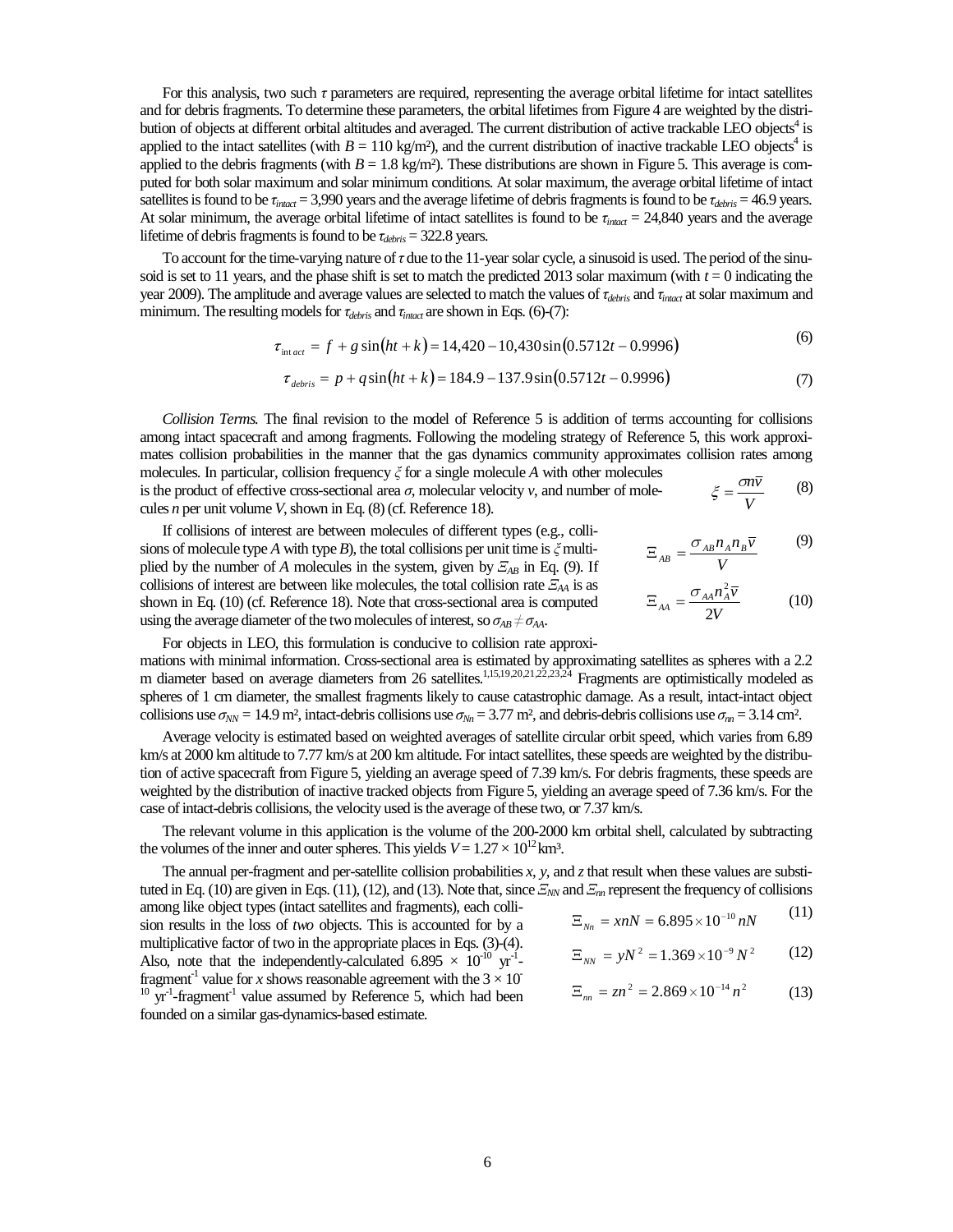As an additional check, it is straightforward to convert these Ξ-values to annual collision probabilities. Based on this data, the current annual probability of collision with a debris fragment for an intact satellite is  $P_n = xn_0$ , where  $n_0$  is the current number of fragments (of >1 cm diameter) in orbit. In this work,  $n_0$  is estimated at 110,400,<sup>2,4,25</sup> yielding  $P_n =$ 7.61  $\times$  10<sup>-5</sup> per year, which is in reasonable (and somewhat optimistic) agreement with altitude-dependent 10<sup>-5</sup> to 10<sup>-2</sup> annual LEO collision probability estimates from Reference 15. Additionally, the annual probability of collision with an intact satellite can be computed as  $P_N = 2yN_0$ , where  $N_0$  is the current number of intact satellites in orbit. Here,  $N_0$  is estimated at 4,650,<sup>25</sup> yielding  $P_N = 1.27 \times 10^{-5}$  per year, which is also in reasonable agreement with corresponding altitude-dependent  $10^{-6}$  to  $10^{-3}$  annual LEO collision probability estimates from Reference 15.

The final parameters to estimate are the empirical fragmentation parameters  $\beta$ ,  $\alpha$ , and  $\gamma$ . The parameter  $\beta$  represents the average number of fragments released per launch. These fragments primarily consist of unintended post-launch propellant tank explosions, but this also includes discarded components such as shrouds, lens covers, and separation devices. This study retains Reference 5's original estimate of β *=* 70*.*

The parameter  $\alpha$  represents the average number of fragments produced from the collision of debris with an intact satellite. This number is empirical, and this study retains Reference 5's original estimate of  $\alpha = 10,000$ . Related to  $\alpha$  is the new parameter γ, representing the average number of fragments produced from the collision of two intact satellites. Empirical evidence for this is scarce; based on the 2009 Iridium-Cosmos collision, this is estimated at  $\gamma = 56,000$ .<sup>26</sup>

*Summary of Coefficients.* Table 1 summarizes all terms developed here, applicable to Eqs. (3)-(4).

| Coefficient      | Point<br>Estimate | Units             | Coefficient        | Point<br>Estimate     | Units                                  |
|------------------|-------------------|-------------------|--------------------|-----------------------|----------------------------------------|
| $\mathfrak a$    | 31.41             | satellites / year | $\mathcal{X}$      | $6.895\times10^{10}$  | year $^{-1}$ fragment $^{-1}$          |
| $\boldsymbol{b}$ | 7.794             | satellites / year | у                  | $1.369\times10^{9}$   | year $^{-1}$ · satellite <sup>-1</sup> |
| $\mathcal{C}$    | 1.935             | radians / year    | Z.                 | $2.869\times10^{-14}$ | year $^{-1}$ fragment $^{-1}$          |
| $\overline{d}$   | 0.1680            | radians           | $\alpha$           | 10,000                | fragments / satellite                  |
| $\boldsymbol{f}$ | 14.420            | years             | $\beta$            | 70                    | fragments / satellite                  |
| g                | $-10,430$         | years             | $\boldsymbol{\nu}$ | 56,000                | fragments / satellite                  |
| h                | 0.5712            | radians / year    |                    |                       |                                        |
| $\boldsymbol{k}$ | $-0.9996$         | radians           | $N_0$              | 4,650                 | satellites                             |
| $\boldsymbol{p}$ | 184.9             | years             | n <sub>0</sub>     | 110,400               | fragments                              |
|                  | $-137.9$          | years             |                    |                       |                                        |

**Table 1. Summary of Coefficient and Initial Condition Point Estimates.** 

#### **Results of the Nominal Model**

-

Before proceeding with stability analysis of the new model, this study first examines the model's behavior in the time domain. The black lines in Figure 6 show the behavior of the new model over a 500-year period, the time span used by Reference 5. Gray lines show data reproduced from Reference 5, starting from 1991 (the date of Reference 5).

Looking first at the upper plot in Figure 6, it is worth noting that the revised model predicts substantially fewer intact satellites in LEO at the peak. The original model predicts a peak population of 14,500 in the year 2137, while the revised model predicts a peak population of 6,900 in the year 2108. The two models agree in the year 2021, but as will be shown in more depth later, the lower global launch rate in the revised model (the only positive term in the *dN/dt* equation) causes a slower rise and a smaller peak. It is also important to recognize that while the original model predicts a continuously declining population, the revised model indicates a recovery period beginning in the late  $23<sup>rd</sup>$  century which appears to equilibrate at a level of 1100 intact satellites.

The lower plot in Figure 6 shows the proliferation in the number of  $>1$  cm debris fragments with time. Here, differences between the original and revised models are even more striking: The two models agree closely until the mid-22 $^{\text{na}}$ century. However, because the original model of Reference 5 included no atmospheric drag, the gray line continues

<sup>\*</sup> These plots result from numerically integrating Eqs. (3)-(4) using MATLAB's *ode45* with 10<sup>-6</sup> relative tolerance.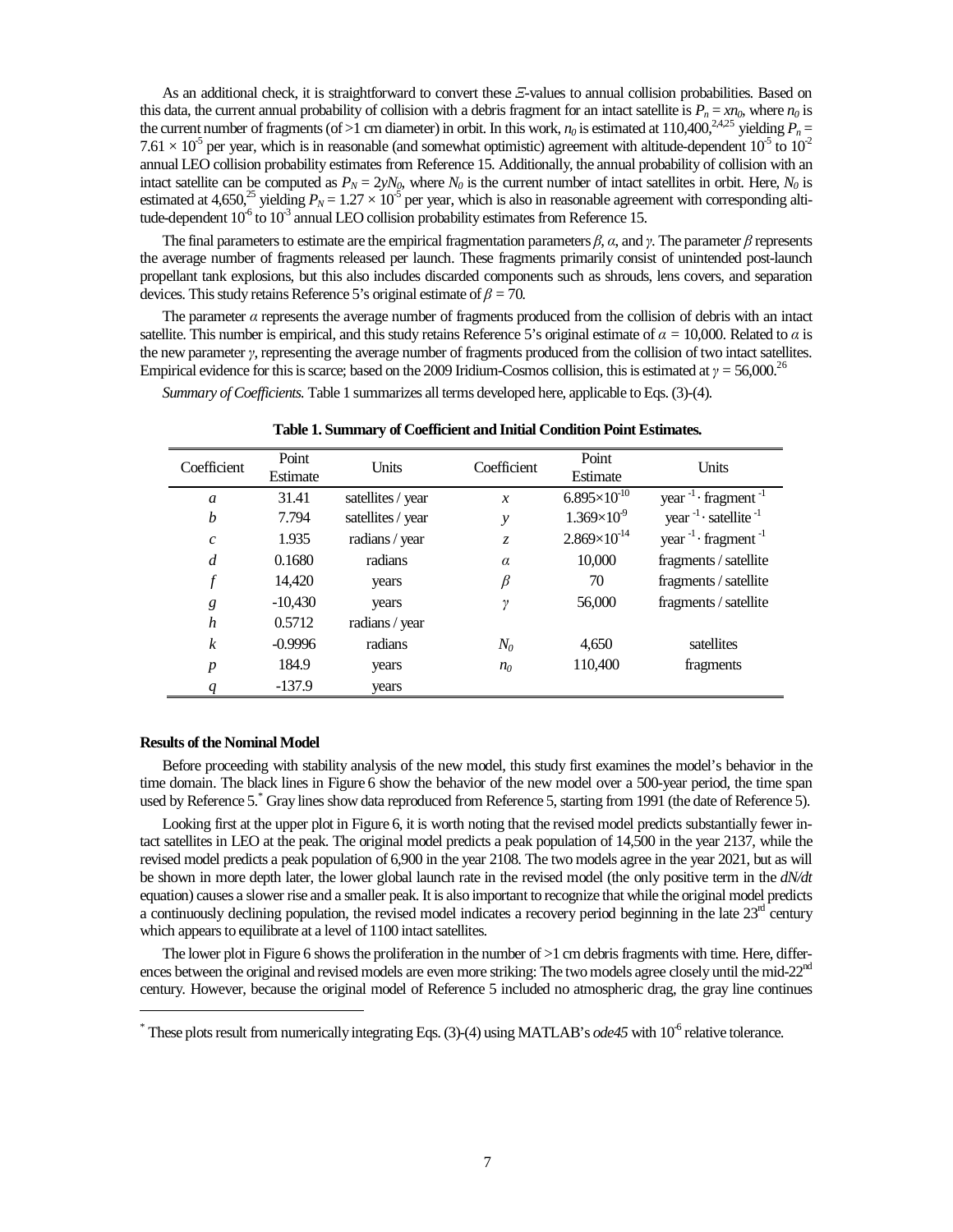upward without limit. In contrast, the black line appears to overshoot equilibrium and then decay. Oscillations in this line are due to the 11-year solar cycle. At the peak in 2210, there are 64.7 million fragments in LEO, over 500 times as many as exist today. At this level, the average probability of collision with a debris fragment in LEO becomes 4.5% per year, compared to 0.0076% per year today. With a 4.5% annual risk, a new satellite can be expected to be destroyed, on average, 22 years after launch.

It might be hypothesized that some terms in Eqs. (3)-(4) have negligible contributions to the on-orbit satellite and debris population within the timeframe considered in this study. In an effort to empirically identify negligible contributors to the system's behavior, Figure 7 displays the relative contributions to the *dN/dt* and *dn/dt* terms as a function of time. The upper plot in Figure 7, for example, shows the relative magnitudes of the four terms in Eq. (3) over time. The fifth curve, colored black, shows the sum of the first four. Notice that the light-gray solid line and darker gray dashed line dominate the plot, while the light-gray dashed line and darker gray solid line are virtually zero for all time. This indicates that collisions between intact satellites and orbit decay of intact satellites are negligible effects, while behavior of the intact satellite population is governed primarily by launch rate and collisions with debris.



**Figure 6. Comparison of the revised model with the original model of Reference 5. The steady-state oscillations visible in the lower plot of the revised model correspond to solar cycle oscillations.** 

The lower plot of Figure 7 shows the relative magnitudes of the five terms in Eq. (4) over time. The sixth curve, colored black, shows the sum of these. Notice that the darker gray dashed line and darker gray solid line dominate the plot, while the light-gray solid line, light-gray dashed line, and black dashed line are virtually zero for all time. This suggests that the number of orbiting debris fragments is governed primarily by orbit decay and collisions between intact spacecraft and debris fragments.

### **ASSESSMENT OF EQUILIBRIUM AND STABILITY**

Several interesting and useful implications of the revised model can be observed through analysis of the system's equilibrium points. The results generated thus far suggest that for the particular selection of the 18 parameters for this model, the number of intact satellites in LEO gradually converges to approximately 1100 and the number of debris fragments converges to 40 million. This suggests the existence of a stable equilibrium point, but it provides no information about how this equilibrium point varies or whether it remains stable for different values of the 18 parameters. The following discussion addresses these questions.

#### **Equilibrium with Sinusoids Removed**

To identify equilibrium points, it is necessary to simplify Eqs. (3)-(4) of the revised model into an autonomous set of ordinary differential equations. This requires the removal of the sinusoidal forcing terms in launch rate and re-entry rate. Unfortunately, as visible in Figure 7, these terms are not small in all cases. As noted earlier, the effects of launch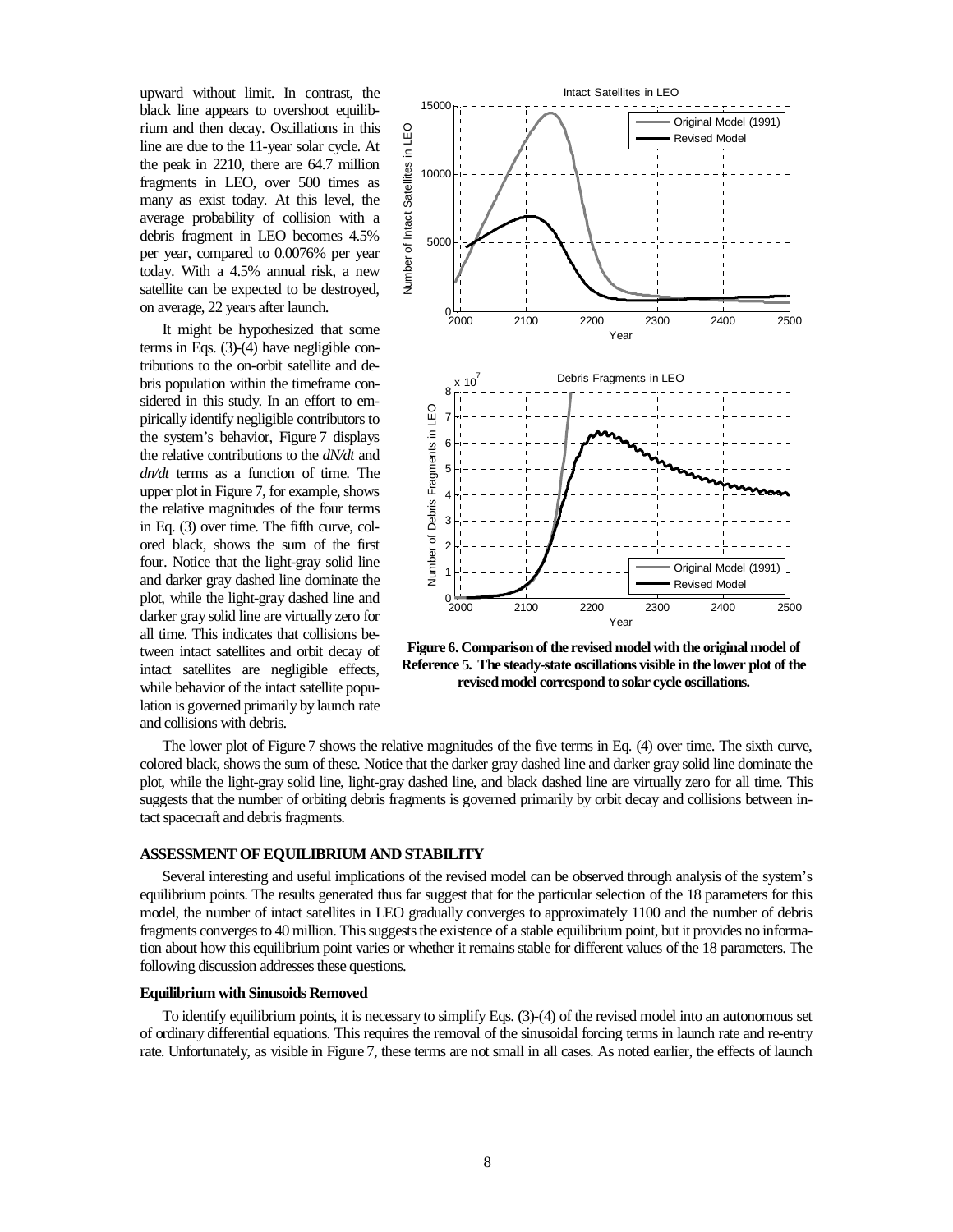rate on *dn/dt* and re-entry rate on *dN/dt* are relatively small, but the effects of launch rate on *dN/dt* and re-entry rate on *dn/dt* are substantial. In removing these terms, it is assumed the average launch and re-entry rates are adequate in describing the system's behavior.

Equations (14)-(15), which omit the sinusoidal forcing terms (by setting  $b = g = q$  $= 0$ ), are plotted as the dashed gray lines in Figure 8. Notice that this model and the baseline revised model of Eqs. (3)-(4), shown by the solid black lines, agree closely for the first 100 years of the simulation. The end behavior is also qualitatively the same. In both models, the number of intact satellites in LEO peaks in the early  $22<sup>nd</sup>$  century, reaches a low in the late  $23<sup>nd</sup>$ century, and then recovers slightly. Both models also show that the number of debris fragments peaks in the early  $23<sup>rd</sup>$  century and gradually declines to an equilibrium. Quantitatively, however, the final values of *n* and *N* are discrepant by about 50%.

To compensate for this discrepancy, the average time constant for orbital debris re-entry is modified to  $p = 130$  years (instead of  $p = 184.9$  years). The resulting system response, shown as the solid gray line in Figure 8, shows satisfactory agreement with the baseline model, and this new value for *p* will be used for the remainder of this paper in instances where sinusoidal terms are removed.

Figure 9 shows the direction field in the *n* vs. *N* phase space corresponding to the simplified model of Eqs. (14)- (15), with  $p = 130$  years. The black line is the path from the  $N_0 = 4{,}650$  and  $n_0 = 110{,}400$  initial conditions. Note the equilibrium point near  $N = 1100$  and  $n = 40$  million.



Solving using the positive root of  $N^*$  yields  $N^* = 1107.9$  and  $n^* = 41.015$  million. Note that this corresponds well to the equilibrium in Figure 9. No other physically meaningful equilibria appear to exist.

As is clear from Eqs.  $(16)-(17)$ , the analytic expressions for the equilibrium point coordinates are complicated. Stability analysis would introduce further complication. As will be shown in the next section, these expressions can be



**Figure 7. Relative contributions of terms in the revised model. The oscillations in** *dN/dt* **are governed by 3.3-year launch cycles, while oscillations in** *dn/dt* **are governed by 11-year solar cycles.** 

$$
\frac{dN}{dt} = a - \frac{N}{f} - xnN - 2yN^2\tag{14}
$$

$$
\frac{dn}{dt} = \beta a - \frac{n}{p} + \alpha x nN + \gamma y N^2 - 2z n^2 \tag{15}
$$

$$
n^* = \frac{1}{x} \left( \frac{a}{N^*} - \frac{1}{f} - 2yN^* \right)
$$
 (16)

$$
N^* = \frac{1}{2\gamma} \left( -\alpha x n^* \pm \sqrt{(\alpha^2 x^2 + 8\gamma y z) n^{*2} + \frac{4\gamma y}{p} n^* - 4\beta a \gamma y} \right) \tag{17}
$$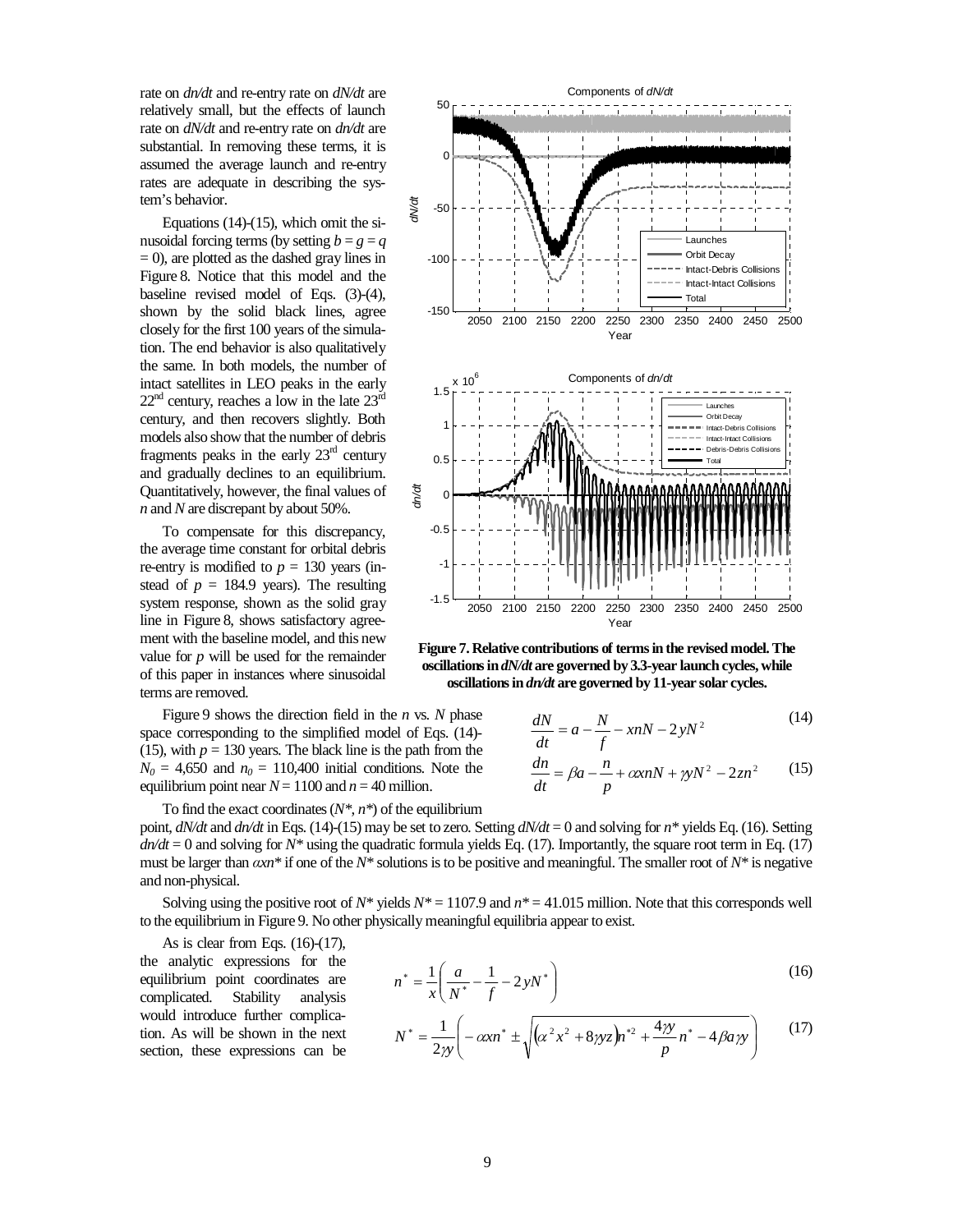simplified by dropping small terms without significant loss of fidelity. Stability behavior is then analyzed for the simplified system.

## **Equilibrium and Stability for a Simplified System**

The goal of this section is to analyze a model that demonstrates similar characteristics to the original model but is simple enough to yield useful analytical expressions for equilibrium and stability behavior. To accomplish this, earlier discussion regarding contributors to *dN/dt* and *dn/dt* is leveraged. Recall that in Figure 7, *dN/dt* was negligibly affected by collisions between and orbit decay of intact satellites. Thus, in the simplified model of Eq. (18), these terms are removed (or equivalently,  $y \rightarrow 0$  and *f*  $\rightarrow \infty$ ). Recall also that *dn/dt* was negligibly affected by launch rate, collisions between satellites, and collisions between fragments. As a result, the simplified model of Eq. (19) neglects the latter two of these terms (or equivalently sets  $y = 0$  and  $z = 0$ ). The  $\beta a$ term is retained for later analysis of policies to improve the orbital debris situation.

The resulting simplified model is shown in Eqs. (18)-(19), and a comparison of the solution of the simplified model to the baseline model without sinusoidal forcing (Eqs.  $(14)-(15)$ ) is shown in Figure 10. Note the similarity of Eqs. (18)-(19) to the original model of Reference 5 in Eqs. (1)-(2). In effect, by starting with a complicated model and neglecting terms based on their relative contributions, this analysis has independ-

ently confirmed the basic model of Reference 5 – but with one key exception. The new model contains a negative term in the *dn/dt* equation due to the orbital decay of fragments. This term introduces an equilibrium point which, as will be shown, in most cases is asymptotically stable. This significantly changes the character of the end behavior of the solution.

*Nondimensionalization.* As is clear from Eqs. (18)-(19), the simplified model contains a total of five terms describing *dN/dt* and *dn/dt*. There are three variables in the system (*N*, *n*, and *t*), so a nondimensionalization scheme can be selected to produce a system that can be completely described by two parameters. Solving for appropriate normalizing parameters yields the system in Eqs. (20)-(23). Using the parameters in Table 1 (except with  $p = 130$  years as discussed earlier),  $\gamma =$ 3.660 and  $\rho = 0.007$ . Both  $\chi$  and  $\rho$  are unitless. Parameter  $\chi$ , which characterizes the severity of the debris scenario, consists entirely of quantities  $(x, a, p, \text{ and } a)$  that produce a less desirable debris scenario when increased. The "debris ratio"



**Figure 8. Comparison of model behavior with sinusoidal forcing (solid black line), without sinusoidal forcing (dashed gray line), and without sinusoidal forcing but with a modified**  *p* **coefficient (solid gray line).** 

$$
\frac{dN}{dt} = a - xnN\tag{18}
$$

$$
\frac{dn}{dt} = \beta a - \frac{n}{p} + \alpha x nN \tag{19}
$$

$$
\frac{dM}{ds} = 1 - \chi \rho M m \tag{20}
$$

$$
\frac{dm}{ds} = 1 - m + \chi Mm \tag{21}
$$

$$
\chi = xap^2 \alpha \qquad \rho = \frac{\beta}{\alpha} \tag{22}
$$

$$
M = \frac{N}{ap} \qquad m = \frac{n}{p\beta a} \qquad s = \frac{t}{p} \qquad (23)
$$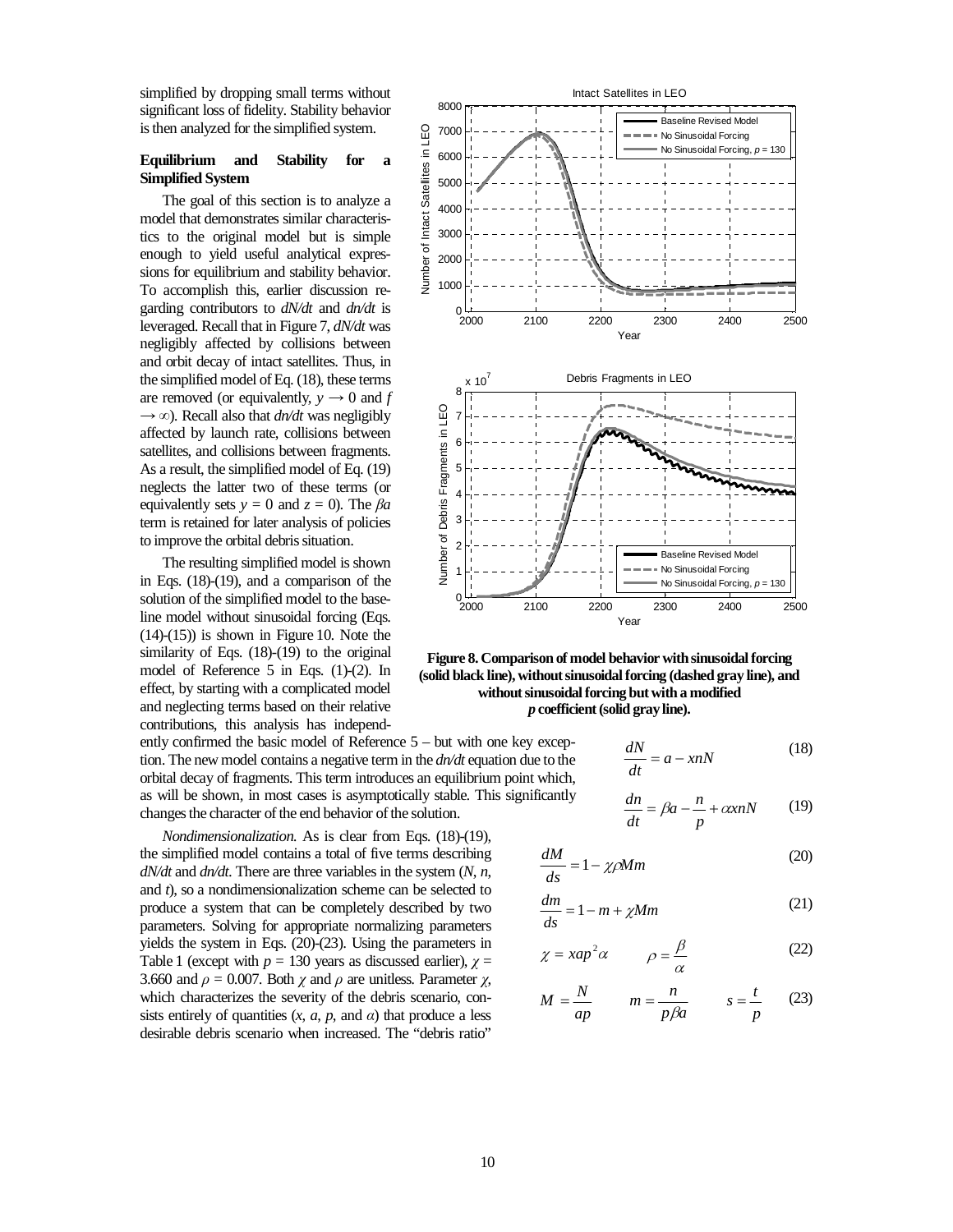parameter  $\rho$  is the ratio of average debris released per launch to average debris released during a collision between a fragment and satellite.

The variables *M*, *m*, and *s* (nondimensional versions of *N*, *n*, and *t*) are all of an order of magnitude between 0.10 and 10 for the solution using the baseline initial conditions. For example,  $M_0 =$  $N_0$ /(*ap*) = 1.138,  $m_0 = n_0$ /(*pβa*) = 0.3861, and *s*<sub>*max*</sub>  $t_{max}/p = 3.85$ . Note that the small value of  $\chi \rho$  (= 0.0256) explains the initial linear growth in the number of intact satellites, visible in Figure 10. As Eq. (20) shows, if  $\chi \rho$  is zero,  $dM/ds = 1$  and this growth is exactly linear.

*Determination of Equilibrium Points.* From the simplified equations above, it is straightforward to solve for equilibrium points. Setting *dM/ds* and *dm/ds* to zero yields Eqs. (24)-(26). Inserting  $\chi$  = 3.660 and  $\rho$  = 0.007 yields  $M^*$  = 0.2713 and  $m^* = 143.9$ , the only equilibrium point of the system. Translating into dimensional quantities  $N^*$  and  $n^*$  yields  $N^* = 1107.9$  satellites and  $n^* = 41.120$  million fragments. These values are almost identical to those from the more complicated model from Eqs. (14)-(15).

In the case of  $\rho \ll 1$ , which is reasonable on physical grounds and given the baseline  $\rho = 0.007$ value, the formulas for *N\** and *n\** simplify further to the versions denoted after the "~" symbol in Eqs. (25)-(26).<sup>\*</sup> In this case,  $N^* = 1115.7$  satellites and  $n^* = 40.834$  million fragments, which is still very close to the values from the higherfidelity model.

 Interestingly, Eqs. (25)-(26) show the equilibrium value of *M* is almost entirely governed by χ, and the equilibrium value of *m* is entirely governed by ρ*.* This is convenient, although care

-





$$
M^* = \frac{1}{\chi \rho \left(1 + \frac{1}{\rho}\right)} \sim \frac{1}{\chi} \qquad m^* = 1 + \frac{1}{\rho} \sim \frac{1}{\rho} \qquad (24)
$$

$$
N^* = apM^* = \frac{1}{xp\beta \left(1 + \frac{\alpha}{\beta}\right)} \sim \frac{1}{xp\alpha}
$$
 (25)

$$
n^* = p\beta am^* = p\beta a \left(1 + \frac{\alpha}{\beta}\right) \sim p a \alpha \tag{26}
$$

should be taken in interpreting this result. For example, χ is proportional to launch rate *a* and *M\** is roughly proportional to 1/χ, so doubling launch rate roughly halves *M\**. However, this does not necessarily halve *N\** since *N\** has been normalized by the product of launch rate and characteristic fragment orbit decay time. The result is that, while *M\** does halve when *a* is doubled, *N\** does not change. Thus, it is worth emphasizing, for example, that greater values of *M* translate into greater values of *N* only when all parameters remain constant.

As Eq. (25) shows, the equilibrium value of *N* is primarily governed by the intact-fragment collision probability *x*, the characteristic fragment orbit decay time *p*, and the number of fragments created per collision α. The number of fragments produced per launch  $\beta$  plays a small role if it is much smaller than  $\alpha$ . Equation (26) shows the equilibrium value of *n* is primarily governed by the characteristic fragment orbit decay time  $p$ , global launch rate  $a$ , and the number of fragments created per collision  $\alpha$ . As in Eq. (25), the number of fragments produced per launch  $\beta$  plays a small role if it is much smaller than α. Interestingly, note launch rate plays no role in setting the equilibrium value of *N*. Equally surprising, the collision probability *x* plays no role in determining the equilibrium value of *n*.

<sup>&</sup>lt;sup>\*</sup> Throughout the rest of this work, "~" indicates a limit as  $\rho$  (or  $\beta$ , where appropriate) approaches zero. This is identical to the limit as *Q*, which will be introduced as  $Q = \rho + 1$ , approaches unity.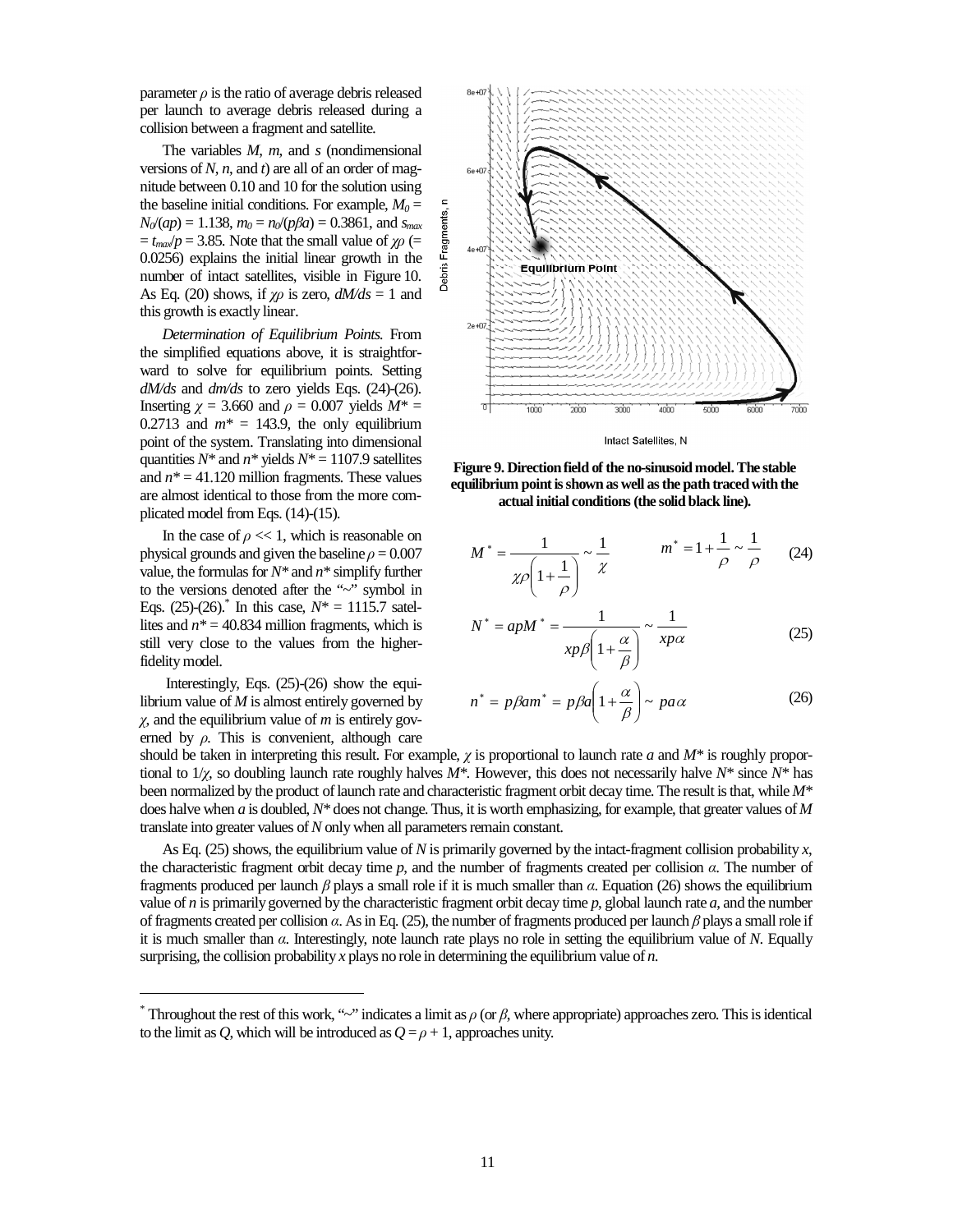*Stability of the Equilibrium Point.* With the equilibrium point of the simplified system identified, an important question to address is whether the point is stable and, if so, under what conditions. To address this, the system is linearized about the equilibrium point. The eigenvalues of the linear system are given in Eq. (27), where  $Q = \rho(1+1/\rho)$  to simplify notation. For  $\rho \ll 1$ ,  $Q \sim 1$  and for  $\rho > 0$ ,  $Q > 1$ .

*Stability for*  $\chi > 0$  *and*  $Q \sim 1$ . The most important observation from Eq. (27) is that, due to the -4χ*Q* term, the square root term is always smaller than the  $(\chi Q + 1 1/Q$ ) term to the left of the square root if  $\chi$  $> 0$  and  $Q > 0$ . Because of this and the fact that  $(\chi Q + 1 - 1/Q)$  is positive and preceded by a negative sign, both eigenvalues are guaranteed to be negative. No positive values of  $\chi$  or  $\dot{Q}$  (or  $\rho$ ) can cause instability. This covers most scenarios since both χ and *Q* are generally positive quantities.

 Equation (28) approximates the eigenvalues of the linear system under the assumption that  $Q \sim 1$ . This equation reveals more clearly that, although the eigenvalues can never be positive, they can take complex values if  $0 < \gamma < 4$ .

Figure 11 illustrates the behavior of the system in the *m* vs. *M* phase space for scenarios in which  $\gamma = 3.660$  is decreased or increased by a factor of 10 (with  $\rho$  fixed at 0.007). The left plot shows oscillatory behavior and the right plot does not, as expected from the  $0 < \chi < 4$  condition. The  $\chi$  = 3.660 behavior is well illustrated by Figure 9, though this case is close to  $\chi = 4$  and the oscillatory behavior is only slight. If trans-



An additional note regarding stability for this system arises because of the potential oscillatory behavior for  $0 < \chi <$ 4. It may be recalled that the simplified model does not include the effects of sinusoidal forcing, which raises the question of whether these terms could produce resonance. While linear stability analysis does not apply far from the equilibrium point, it is possible to examine the resonance issue in the area of the equilibrium point.

Based on Eq. (28), the most negative value that  $\chi^2$  - 4 $\chi$  can take is -4. Thus, the largest possible imaginary part of the eigenvalue  $\lambda$  is  $\pm i$ . As a result, the highest possible frequency of a sinusoid for the local homogeneous solution is 1 radian per nondimensionalized time unit *s*. This corresponds to a dimensional frequency of 0.00769 radian/year, or equivalently an 817-year period. Thus, given an unfortunate value of  $\chi$ , resonance is locally possible if a sinusoidal forcing function exists with a period of 817 years or more. It is impossible for periods shorter than this (e.g., the 11-year solar cycle and 3.3-year launch cycle periods).



**Figure 10. Comparison of model behavior without sinusoidal forcing and with**  $p = 130$  **years (gray line), and without negligible terms (black line).** 

$$
\lambda = \frac{1}{2} \left( -\left( \chi Q + 1 - \frac{1}{Q} \right) \pm \sqrt{\left( \chi Q + 1 - \frac{1}{Q} \right)^2 - 4 \chi Q} \right) \tag{27}
$$

$$
\lambda \sim \frac{1}{2} \left( -\chi \pm \sqrt{\chi^2 - 4\chi} \right) \qquad (28)
$$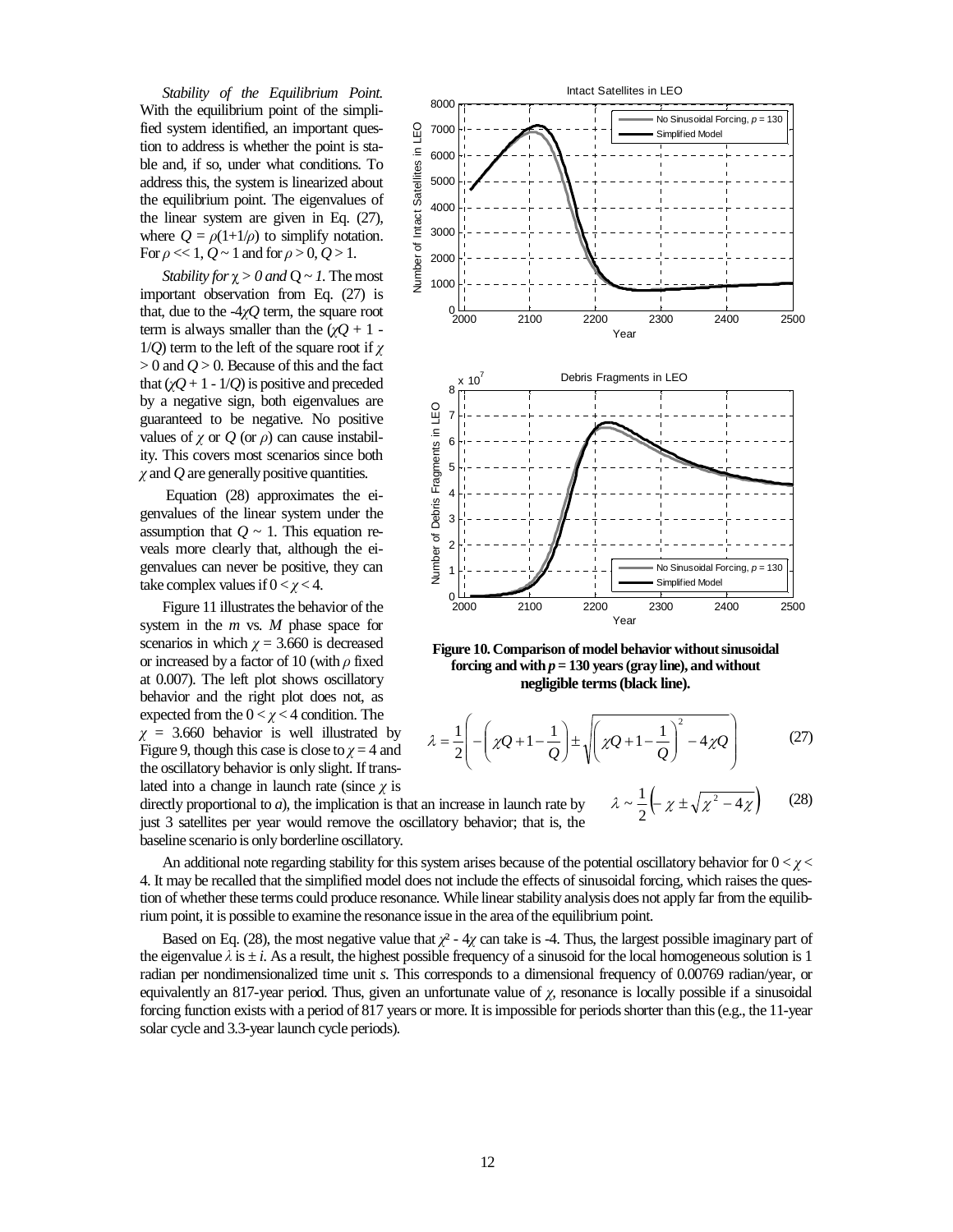

**Figure 11. Direction fields of the simplified model with**  $\chi$  **= 0.366 (left) and**  $\chi$  **= 36.6 (right). Note the oscillatory behavior for the case in which 0 <** χ **< 4. Also note that the axes of the plots have different limits.** 

*General Stability.* While the discussion above applies to most practical scenarios, some interest in stability may exist for special cases outside of the  $\chi > 0$  and *Q* ~ 1 regime. Based on Eq. (27), Figure 12 shows the equilibrium point's behavior over a wider range of  $\gamma$  and  $\rho$ . Black lines indicate the boundaries between stable and unstable regions and gray lines indicate the boundaries between oscillatory and non-oscillatory regions. As expected, the  $\chi > 0$ ,  $\rho > 0$  region is entirely stable, and the baseline equilibrium point is near the oscillation boundary, which crosses the  $\rho$  axis at  $\chi = 4$ .

One reason this general stability might be of interest is if effective launch rate becomes negative, would representing implementation of a program for actively deorbiting more satellites than are launched per year. In this case,  $\gamma$  < 0, and



**Figure 12. General stability of the equilibrium point as a function of**  $\chi$  **and**  $\rho$ **.** 

if  $\rho$  > -1 the equilibrium point becomes unstable. Another reason this general stability might be of interest is if an orbital fragment collection program were implemented to make  $\beta < 0$  such that  $\beta$  is comparable to  $\alpha$  (if  $\beta \ll \alpha$ , the  $Q \sim 1$ approximation still holds). In this case, the equilibrium point could also become unstable if  $\rho$  becomes negative enough to cross the curved black line in Figure 12.

*Time to Peak as a function of* χ *and* ρ*.* The final point in this section is based on a practical consideration. While equilibrium and stability are analytically interesting and helpful, they deal with the final state of the system and shed little light on the time dimension of the problem. In the case of orbital debris proliferation in LEO, it may take hundreds of years to approach equilibrium. In all cases studied so far, however, a catastrophic event – the peak and sudden decrease of intact orbiting satellites – occurs well before long-term equilibration.

Figure 13 illustrates this concept for a family of solutions with varying values of  $\chi$  but identical initial conditions  $(M<sub>0</sub> = 1.138, m<sub>0</sub> = 0.3861)$  and values of  $\rho$  ( $\rho = 0.007$ ). Note in the upper plot that the time at which the number of satellites in LEO peaks (i.e., *Mmax*) decreases as χ increases. This is not captured by equilibrium considerations.

One advantage of the simplified model in this work is that it completely describes the dynamics of the changes in *N* and *n* (or *M* and *m*) in terms of two parameters rather than the five in the simplified [dimensional] model. That is, specification of  $\chi$  and  $\rho$  (plus initial conditions) determines a unique solution. Using the standard  $M_0 = 1.138$ ,  $m_0 = 0.3861$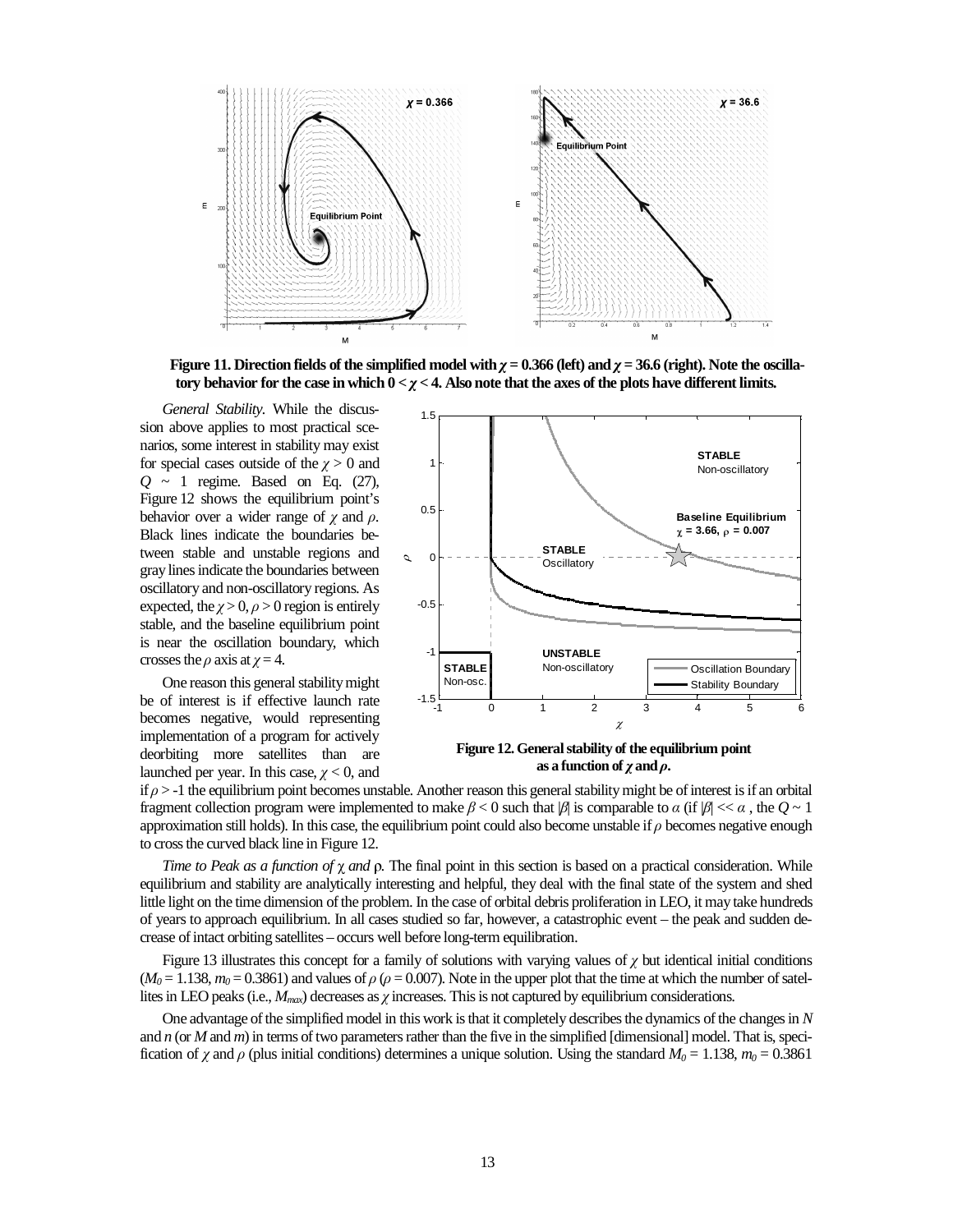initial conditions used throughout this work, these unique solutions have been computed for a range of  $\chi$  and  $\rho$  values, shown in Figure 14. For example, in the upper plot the gray star indicates that the nondimensional time at which the baseline case reaches its maximum satellite population is  $s = 0.8$ . Using  $p = 130$  years, this translates into  $t = 104$ years, plotted in the lower plot.

Note also that time to peak decreases as  $\chi$ increases. For example, if  $\chi$  increases to  $\chi = 7$ , the nondimensional time to peak is halved to *s*  $= 0.4$ . Such an increase in  $\chi$  could occur by doubling *x*, *a*, or *a*, or by multiplying *p* by 1.414. If the increase in  $\chi$  is due to the doubling of *x*, *a*, or  $\alpha$ , the dimensional time to peak becomes  $t = 52$  years. If the increase is due to a change in  $p$ , this changes both  $\chi$  and the scaling relationship between *s* and *t* (since  $s = t/p$ ). In this case, the dimensional time to peak becomes  $t = 74$  years. This illustrates the use of Figure 14 for conducting sensitivity analysis and first-order trade studies. Note that, while  $\gamma$  is the dominant parameter governing this time-to-peak metric, the slopes in the contours of Figure 14 illustrate that the parameter  $\rho$  is still important.

## **IMPLICATIONS FOR ORBITAL DEBRIS MITIGATION**

With a new model now available and thoroughly examined, the obvious question becomes: What can the model tell us about how to improve the future of orbital debris proliferation? This section addresses this ques-



**Figure 13. Family of simulations for the same initial conditions but varying** χ **values (**ρ **= 0.007). In the upper plot, note the backward shift of the time at which** *Mmax* **occurs as** χ **increases.** 

tion in three parts. First, strategies for improving the equilibrium state are discussed. Second, strategies for extending the time-to-peak metric are discussed. Third, the results of a simulation are shown in which modest improvements are made as discussed in the first two discussions.

 Discussion in this section will be guided by the simplified model presented above. As a result, focus will be on the following five parameters, and particularly on the first two:

- **Effective Launch Rate (***a*) is one of the most easily modified by government policies and programs. Reducing this number could occur by reducing the number of satellites placed in orbit per year (e.g., launch a few large instead of multiple smaller satellites) or by actively deorbiting intact satellites.
- **Fragments per Launch (β)** is also susceptible to domestic and international policy and has indeed been decreasing as policies have been introduced to vent excess propellant from upper stages after launch (reducing the likelihood of an upper stage explosion). This parameter also accounts for anti-satellite missile tests, the debris from which is effectively averaged over the launches between tests. It can also account for actively deorbiting fragments (for example, through masses of aerogel deployed by dedicated "sweeper" spacecraft<sup>4</sup>).
- **Intact-Fragment Collision Probability**  $(x)$  **is difficult to change, although Eqs. (9)-(10) provide some in**sight into how this might be done. While average speed is largely determined by orbital mechanics and the volume of the LEO belt is fixed, satellites could be made smaller to reduce cross-sectional area. Additionally, if active collision avoidance is employed, this would manifest itself through reductions in *x*. For example, if 10% of collisions with debris could be both predicted and avoided, *x* would be effectively reduced by 10%.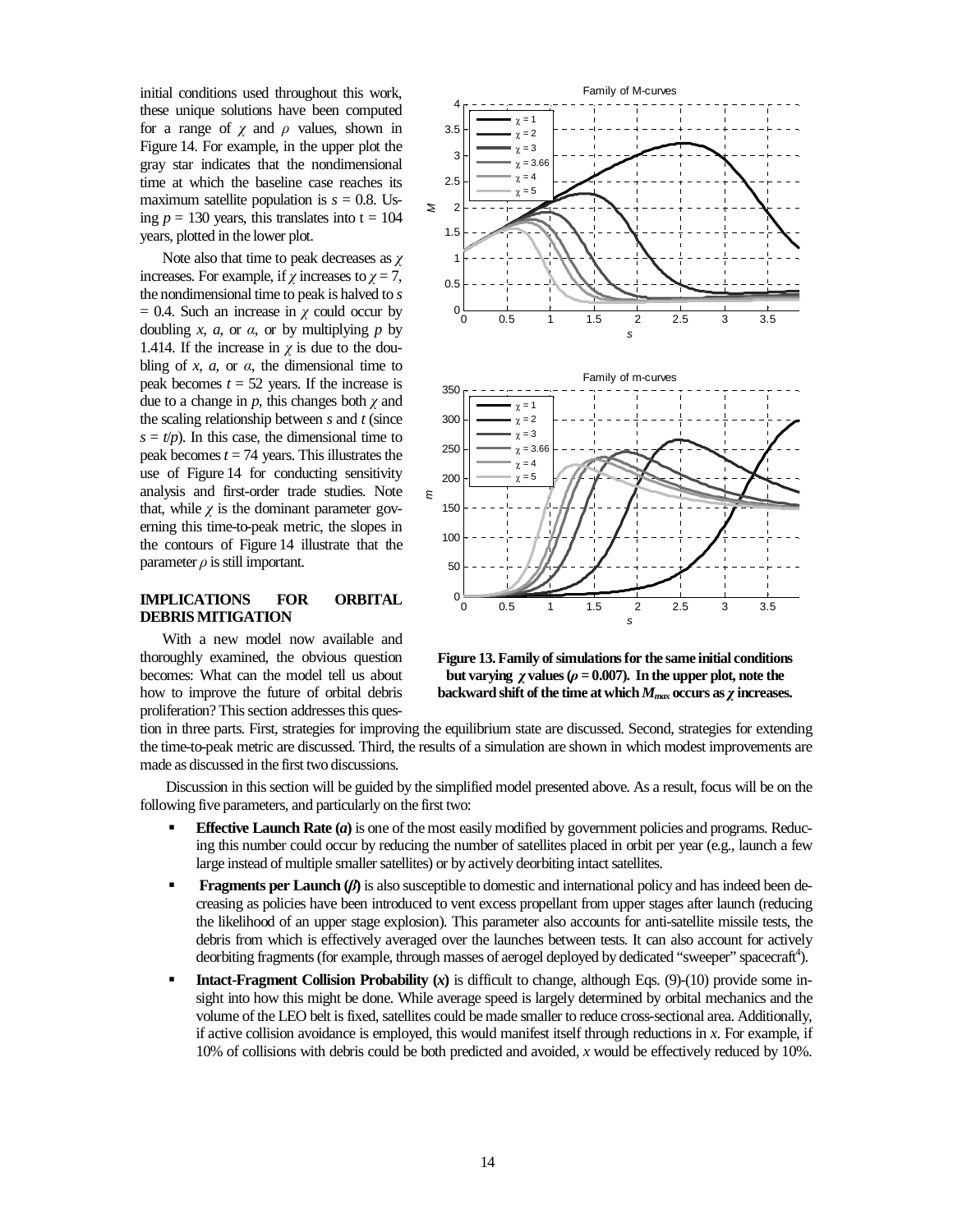Note, however, that any such reduction on *x* mathematically applies to all intact satellites and not just those that are currently active and controllable.

- **Average Fragment Orbital Lifetime (***p*) is also difficult to change, but theoretically could be accomplished if debris fragments are changed to have larger cross-sectional areas or lower mass, are distributed more toward lower altitudes, or are subjected to larger atmospheric densities. For example, some creative proposals have included locally heating the atmosphere to produce high-density bulges out to satellite altitudes.<sup>4</sup>
- **Fragments per Intact-Fragment Collision (**α**)** is a third parameter difficult to change. However, this might be modified if satellites are manufactured with structures or shielding designed to fracture into fewer pieces.

 Note that these are the only parameters that appear in the simplified model and are the primary means of influencing orbital debris proliferation. As shown earlier, the other eleven parameters in Eqs. (3)-(4) are unimportant for describing equilibrium or time-to-peak behavior.

#### **Sustainability: Improving the Equilibrium State**

The first question this model can help answer is how the equilibrium state (the number of satellites and fragments in LEO) can be improved through action by governments, satellite manufacturers, and satellite users. While equilib-

rium is reached only after a long period of time, it is useful as an indicator of the sustainability of use of LEO.

Throughout the following discussion, it is assumed  $\beta \ll \alpha$  so the equilibrium point is negligibly affected by  $\beta$ . That is, it is assumed the number of fragments created per launch (or destroyed per launch, if  $\beta < 0^*$ ) is much smaller than the number of fragments created per collision between a fragment and a satellite. Recall the baseline value for β*/*α is 0.007 and that worldwide mitigation efforts have in general *reduced* this number by reducing β. Thus,  $\beta \ll \alpha$  is a reasonable assumption, provided anti-satellite tests (which would effectively increase  $\beta$ ) remain uncommon.

*Increasing Equilibrium Satellite Capacity.* One measure of the sustainability of LEO satellite operations is the total long-term (equilibrium) capacity for intact satellites. In terms of the model in this study, this is represented *N\**, an approximate formula for which is shown in Eq. (25). While there is no clear ideal long-term value of *N\**, some insight can be gained by solving for the conditions required to make *N\** equal to the number of intact satellites in orbit today ( $N_0$  = 4650, from Table 1). In other words, what conditions would need to exist to make the current number of intact satellites sustainable?

Figure 15 shows *N\** as a function of *x* and *p*α. Note that, according to Eq. (25), the only parameters that have a significant influence on  $N^*$  are *x*, *p*, and *α*; however, as noted earlier,

-





**Figure 14. Time at which the LEO intact satellite population peaks, referenced to 2009 and generated using the simplified model**  of Eqs. (20)-(21). Initial conditions are  $M_0 = 1.138$ ,  $m_0 = 0.3861$ .

<sup>&</sup>lt;sup>\*</sup> The case  $\beta$  < 0 with  $|\beta|$  *not* much smaller than  $\alpha$  (e.g., for a massive debris fragment cleanup effort) is discussed later.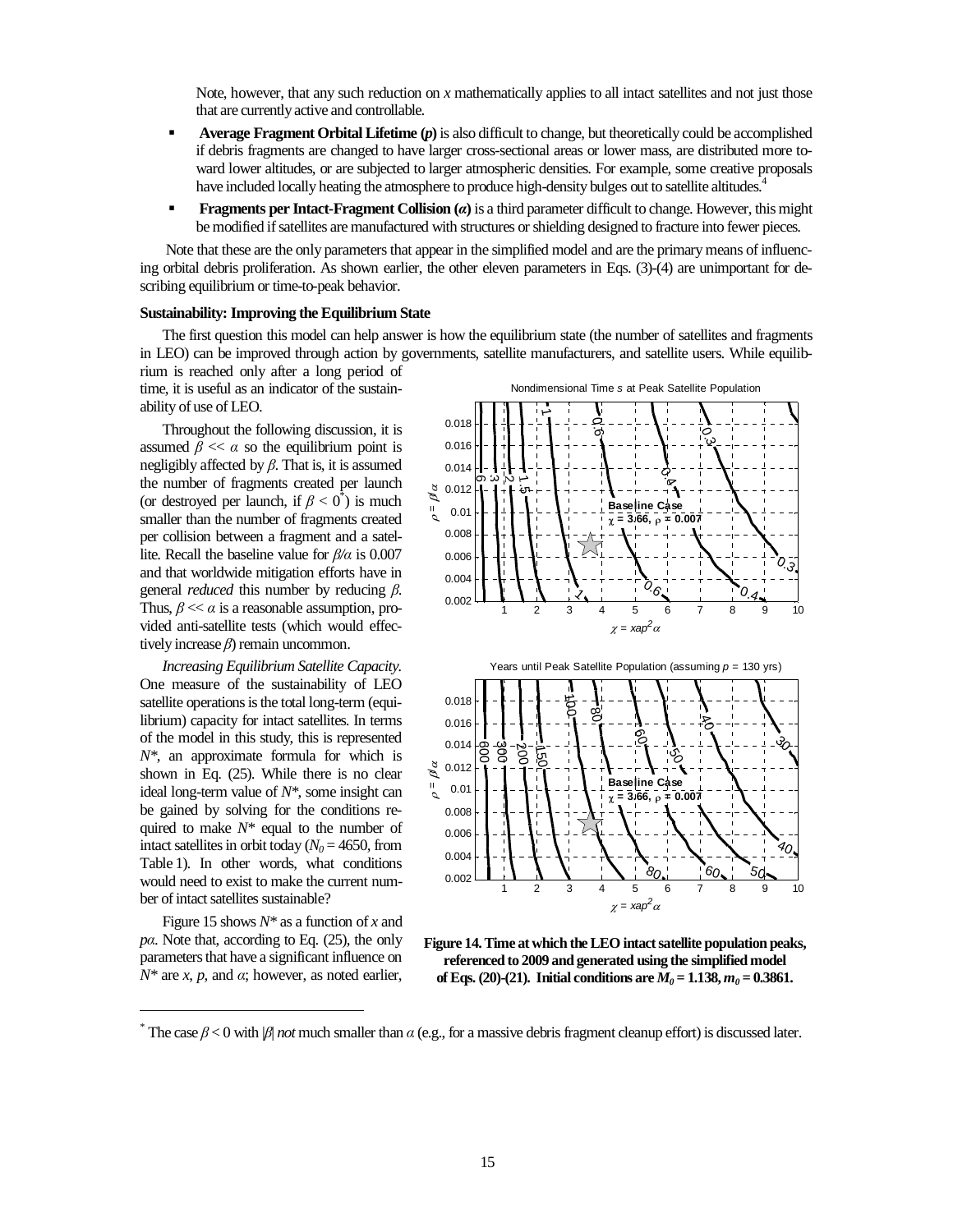these three parameters are difficult to change. As Figure 15 shows, if it were impossible to change these three parameters from their nominal values in Table 1, the equilibrium number of intact satellites in LEO would be about 1100, less than 25% of the number in orbit today.

Perhaps the most easily envisionable way of influencing  $N^*$  is through changing  $x$ , the annual per-fragment probability of collision for an intact satellite. As mentioned earlier, this may most easily be influenced by changing the crosssectional area of satellites. Figure 15 shows that if the current number of intact satellites is to be the equilibrium value, *x* must be reduced to  $1.6 \times$  $10^{-10}$  to  $2.1 \times 10^{-10}$  per year per fragment, depending on whether *p*α remains the same or is



**Figure 15. Equilibrium number of intact satellites in LEO as a function of** *x* **and** *p*α**.** 

reduced by 20% (for example, by reducing both *p* and α by approximately 10%), respectively. This corresponds to a reduction in effective cross-sectional area from  $3.77 \text{ m}^2$  to between  $0.87 \text{ m}^2$  and  $1.15 \text{ m}^2$ . This translates into reducing satellite length scales by roughly a factor of two and thus reducing volume by a factor of 8 while presumably retaining the same functionality. Clearly this could be a daunting task. The alternative of reducing *x* by a factor of four through active collision avoidance is equally daunting; even if collisions could somehow be avoided for all 560 active satellites in LEO,<sup>4</sup> there would still be over 4,000 inactive satellites (88% of the population) for which no control is available.

While it may be daunting to meet this goal on *x* completely, there is still benefit to small reductions. For example, if the typical 2.2 m diameter assumed earlier is reduced by 2 cm

(about 1%), *N\** increases by about 12 satellites. This suggests development efforts aimed at miniaturization may be helpful from an orbital debris risk perspective. A more formal statement on this is given by the partial derivative ∂*N\*/*∂*x* in Eq. (31).

$$
\frac{\partial N^*}{\partial x} = -\frac{1}{x^2 p(\alpha + \beta)} \sim -\frac{1}{x^2 p \alpha} \tag{31}
$$

 *Minimizing Equilibrium Collision Probability.* A second measure of sustainability is the equilibrium probability of collision for intact satellites. This metric is perhaps more important than the intact satellite equilibrium capacity because it defines the minimum level of risk tolerance individuals or organizations must have in order to decide to use satellites over other alternative methods of communication, reconnaissance, or remote sensing, for example.

 This equilibrium annual collision probability,  $P_{coll}$ <sup>\*</sup>, is proportional to  $n^*$  through Eq. (32), derived from the gas-dynamics-based Eq. (9).

-

$$
P_{coll}^* = \frac{\sigma_{Nn}\overline{v}}{V}n^* = \frac{\sigma_{Nn}\overline{v}}{V}pa(\beta + \alpha) \sim \frac{\sigma_{Nn}\overline{v}}{V}pa\alpha
$$
 (32)

Figure 16 shows *Pcoll\** plotted as a function of

*a* and *pa*.<sup>\*</sup> Cross-sectional area, average orbital velocity, and LEO volume are assumed fixed. The vertical line in the figure shows the nominal setting of *a* based on Table 1. The intersection of this line with the black *p*α line indicates that the nominal equilibrium collision probability is 2.8% per year; if  $p\alpha$  can be reduced by 20% (the light gray line), this changes slightly to 2.3% per year. For context, this corresponds to a 20-25% probability of collision (and corresponding loss of satellite) within 10 years and a 29-34% probability within 15 years, well within the expected lifetimes of many satellites. This represents a substantial risk well above risks that already exist for failure due to component malfunctions, and it is questionable whether such a risk would support the continued use of satellites for many applications.

The horizontal line in Figure 16 shows the typical failure rate of LEO satellites after 1 year in orbit (0.93% per year, derived from Reference  $14$ <sup> $\ddot{)}$ </sup> and can be considered currently accepted by the satellite industry. If the industry might accept an orbital debris collision risk on par with the risk of all other failures, this number serves as an estimate for an

<sup>\*</sup> Note that this collision probability is inherently averaged over all of the LEO volume.

<sup>&</sup>lt;sup>†</sup> The model used to generate this estimate is a Weibull distribution model with infant mortality, so this 0.93% per year estimate is on the high side of a currently acceptable failure rate.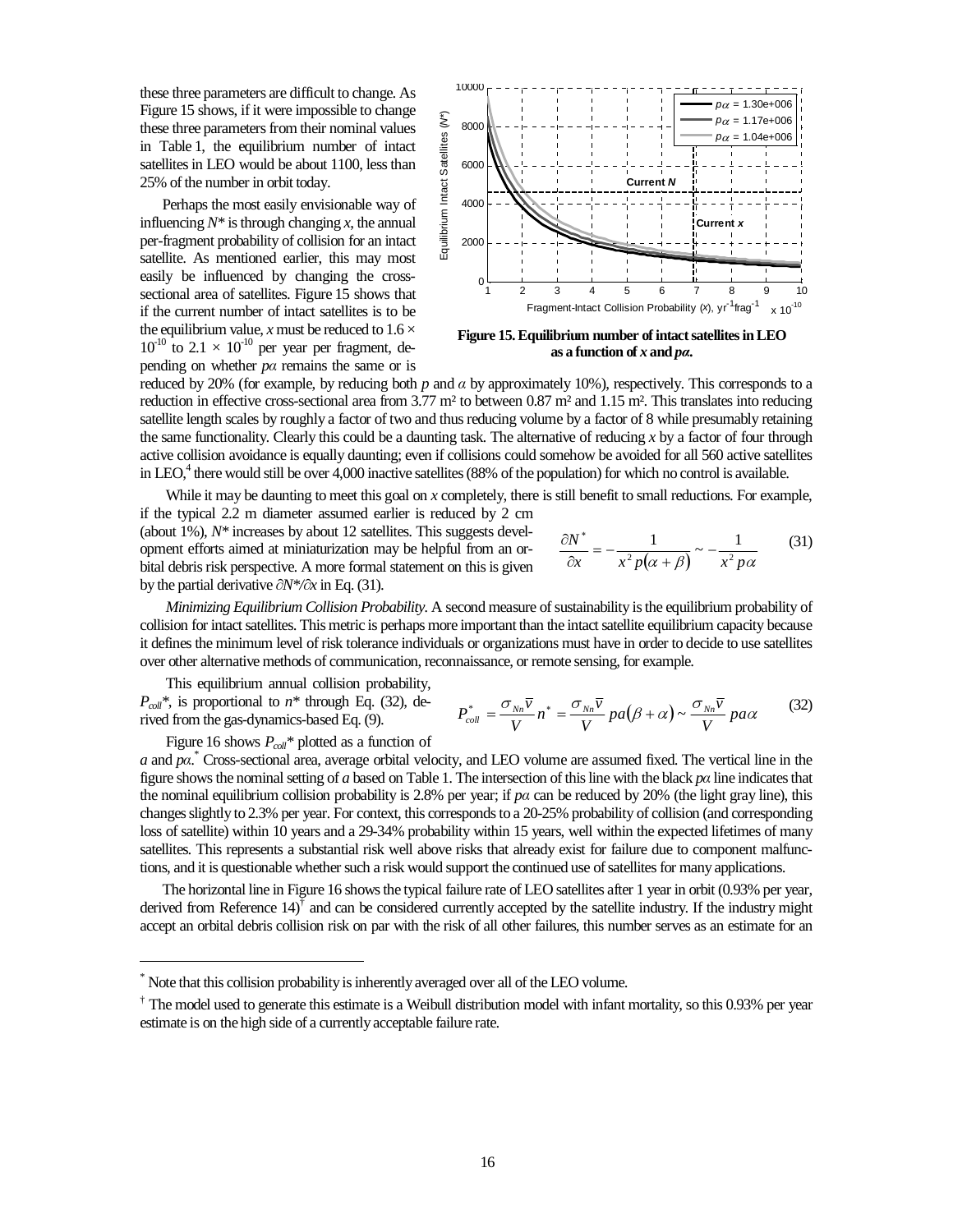appropriate *Pcoll\** target. As Figure 16 shows, this would require reduction of the global LEO launch rate to 10-13 satellites per year. This could involve reducing the number of satellites launched or, for example, continuing to launch 31 per year but actively deorbiting 18-21 satellites per year. Either change is substantial.

 Similar to the previous section, it is instructive to take the partial derivative of Eq. (32) with respect to *a*. This expression, in Eq. (33), indicates ∂*Pcoll\*/*∂*a* is constant with *a*. For the nominal values of  $\sigma_{Nn}$ , *v*, *V*, *p*, and  $\alpha$  used throughout this study, the this derivative is  $∂P_{coll}$ <sup>\*</sup>/∂*a* = 0.000898 yr<sup>-1</sup>. Thus, for every 11satellite launch rate reduction (or, alternatively, every 11 satellites deorbited per year), the equi-

librium annual probability of collision is reduced by nearly 1%.



**Figure 16. Equilibrium annual probability of collision for intact satellites as a function of** *a* **and** *pa***.** 

 $\frac{\sigma_{Nn} \overline{v}}{V} p(\beta + \alpha) \sim \frac{\sigma_{Nn} \overline{v}}{V} p\alpha$ *V*  $p(\beta + \alpha) \sim \frac{\sigma_{Nn} \overline{v}}{V}$ *V v a*  $\frac{P_{coll}^*}{P_{coll}} = \frac{\sigma_{Nn} \overline{V}}{V} p(\beta + \alpha) \sim \frac{\sigma_{Nn}}{V}$ ∂  $\frac{\partial P_{coll}^*}{\partial P_{coll}} = \frac{\sigma_{Nn} \overline{v}}{n(\beta + \alpha)} \approx \frac{\sigma_{Nn} \overline{v}}{n\alpha} n\alpha$  (33)

## **Buying Time: Delaying Time-to-Peak**

As the previous section indicated, creating an acceptable equilibrium state would require substantial changes to the annual satellite launch rate or size of satellites in the LEO population. Ultimately, these changes may be necessary since equilibrium will eventually be reached. However, a reasonable question is whether the time-to-peak (the time before the "crash" in intact satellites) can be delayed while technology development and policy efforts are undertaken to solve the equilibrium problem.

For the following discussion, the baseline model with no sinusoidal forcing and  $p = 130$  years is used (Eqs. (14)-(15)). Since negative values of *a* and  $\beta$  are considered, an additional rule was added to the MATLAB numerical integration to set  $dN/dt = 0$  if  $N \le 0$  and  $d\nu/dt = 0$  if  $n \le 0$  to avoid negative numbers of satellites and fragments.

Figure 17 shows how time-to-peak changes as launch rate and debris per launch, the two most easily changeable parameters, are varied over a reasonable range. The baseline case defined by the nominal parameters in Table 1 is

marked by the gray star. This indicates that the current peak in the number of intact satellites in LEO occurs in about 97 years, or in the year 2106. If  $\beta$  is held constant and *a* is decreased, timeto-peak increases until  $a = 19$  satellites/year, at which point time-to-peak is 100 years. As *a* is further decreased and launch rate becomes very low, time-to-peak decreases until  $a = 0$ , at which point the maximum population of intact satellites is maximum at  $t = 0$ since no satellites are being launched (and some are being destroyed by debris). Thus, decreasing *a* locally has little effect on delaying time-to-peak. In partial derivative terms, for every launch avoided (or satellite deorbited) per year, 3 months are added to the time-to-peak.

-



**launch rate** *a* **and debris per launch** β**.** 

<sup>\*</sup> Since the no-sinusoid model of Eqs. (14)-(15) is used to generate the results of Figure 17, the nominal time-to-peak is slightly discrepant from the full model of Eqs. (3)-(4). This is the reason for the 2106 vs. 2108 year disagreement.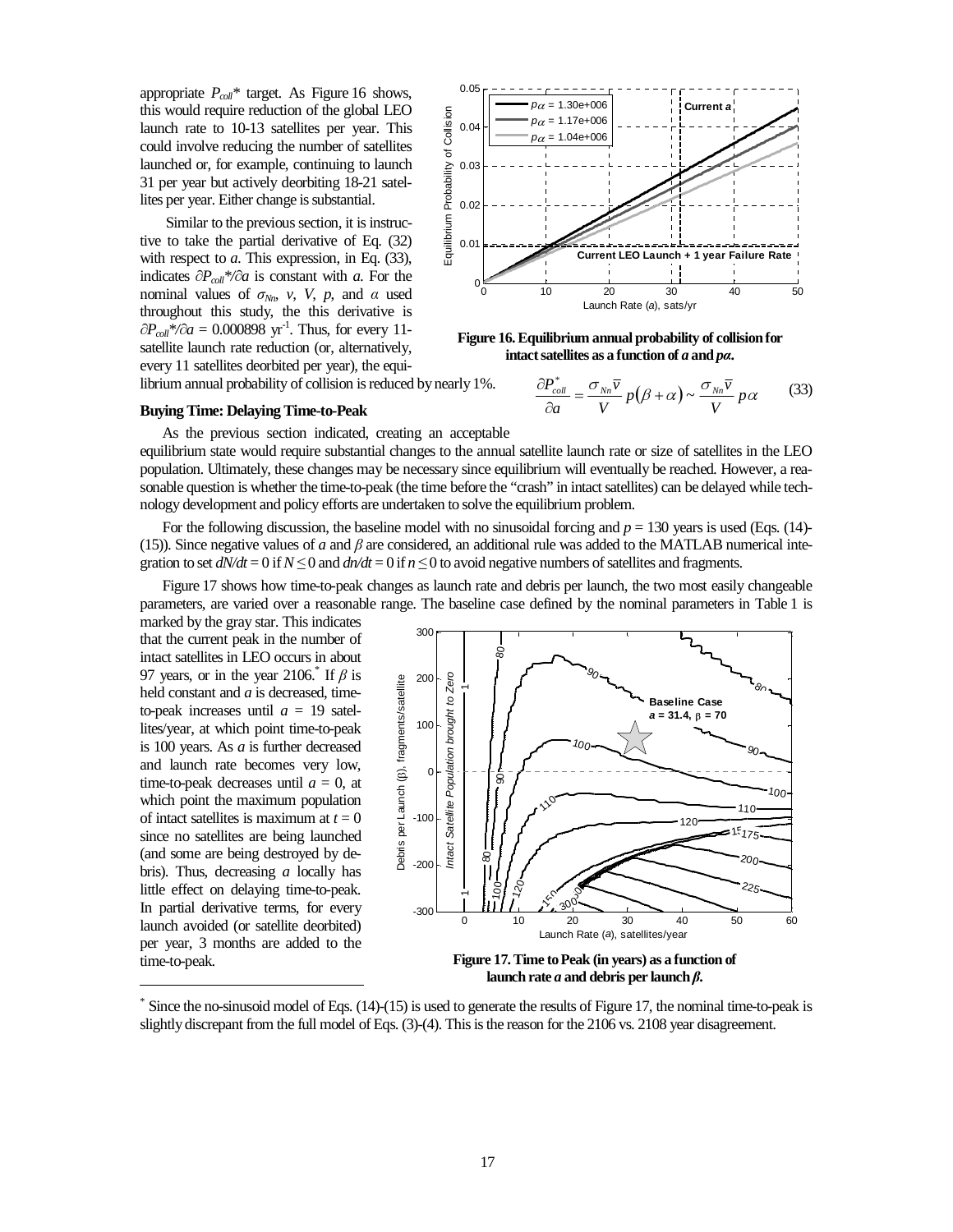Turning to the situation where *a* is held constant and  $\beta$  is decreased appears much more fruitful. Decreasing  $\beta$  to zero (i.e., eliminating debris release per launch, or destroying as much debris as is generated per launch) brings time-topeak to 103 years. In partial derivative terms, for every debris fragment not released per launch, one month is added to time-to-peak. Decreasing β beyond this, time-to-peak is delayed to 120 years once  $\beta$  = -110. Such a value for β would require the deployment of systems that are able to "sweep up" 110 debris fragments for every launch of the year. A critical point is reached once  $\beta$  = -190. Here, time-to-peak rises to over 200 years. Physically, this occurs because at about  $\beta$  = -190, the fragment population is entirely "cleaned up" at a rate of  $\beta a = 5,970$  fragments per year for 60 years. Then, for several decades the fragment population remains zero until the intact satellite population rises enough for the intact-intact collision rate to exceed the maximum "clean up" rate; at this point, the fragment population grows, precipitates additional collisions, and eventually peaks.

One surprising outcome of this time-to-peak analysis is that, unlike the equilibrium discussion in which  $\beta$  had negligible influence and *a* presented the primary means of reducing long-term risks, the opposite is true. In terms of timeto-peak, *a* has a minor influence while β presents a potential solution. Further, values of β required for centuries of time-to-peak extension remain within the  $|\beta| \ll \alpha$  regime assumed for the simple equilibrium equations earlier.

#### **Example Modest Improvements**

The previous sections have highlighted three means of improving the equilibrium and time-to-peak characteristics of the debris proliferation problem: reduction in satellite size (to reduce *x*) , reduction in global launch rate (*a*), and reduction in fragments released per launch (β). While these primary mechanisms can be tweaked in many ways, presented here is a scenario illustrating the implementation of reasonably ambitious policies for orbital debris mitigation using the model of Eqs. (3)-(4). Here, *x* is set to  $5.585 \times 10^{-10}$  yr<sup>-1</sup> frag<sup>-1</sup> and *y* is set to  $1.109 \times 10^{-9}$  yr<sup>-1</sup> sat<sup>-1</sup>, representing

a 10% reduction in satellite characteristic length dimensions. The *a* and *b* launch rate parameters are set to ⅔ of their original values, representing policies encouraging ⅓ of satellite owners to deorbit their satellites at the end of their useful lives. Thus,  $a = 20.94$  satellites/year and  $b = 5.196$  satellites/year. Finally, β is reduced by half (to β *=* 35), representing policies encouraging further limits on launchrelated debris. Recognizing that such changes take time to implement, the simulation only begins using the new constants after the year 2019 (at  $t = 10$  years), in close agreement with the assumption of Reference 27.

Figure 18 shows the result of implementing these coefficient changes in the nominal model of Eqs. (3)-(4). In the top plot, note that the peak number of intact satellites occurs in the year 2134, 26 years after the original model, and the "crash" following the peak takes about 40 years longer. Additionally, the equilibrium value of the improved-policy model is slightly higher. In the bottom plot, the ramp to the peak amount of debris is slower in the improved-policy version, the peak itself is about 20% lower, and the equilibrium value is about 25% lower, all reflecting lower probabilities of collision for intact satellites. Overall, this illustrates how modest changes to the parameters of the model, for example through debris mitigation policies, can substantially delay or reduce the proliferation of orbital debris.



**Figure 18. Number of intact satellites and debris fragments in LEO as a function of time, comparing the baseline model to one with modest policy improvements.**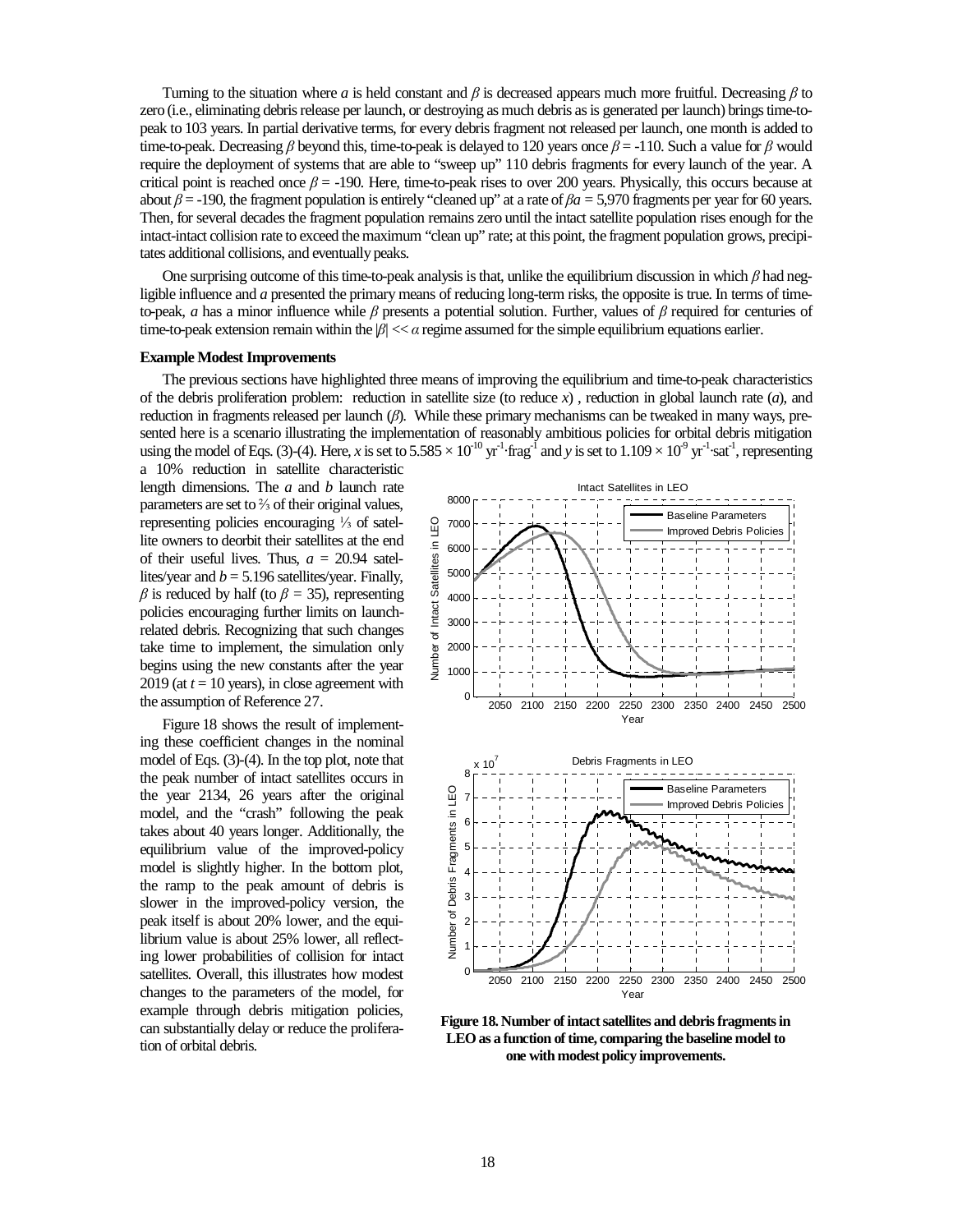## **CONCLUSION**

In summary, this work has extended the model of orbital debris proliferation proposed by Reference 5 while retaining the original model's simple two-equation form. The new model includes effects such as atmospheric drag and collisions between intact satellites, and coefficients have been re-estimated based on current data. Analysis of this new model reveals that although Reference 5 accounted for most major effects, a critical term was missing, namely the reduction in orbiting fragments due to atmospheric drag. This significantly changes the character of orbital debris proliferation from one of unbounded growth to one of eventual equilibrium. Moreover, analysis has shown that this equilibrium point, which did not exist previously, is stable for most practical values of model parameters. Thus, the debris problem becomes less one of bounding the growth of debris and more one of ensuring an acceptable equilibrium.

Without any changes, the current equilibrium state allows only 25% of the intact satellites in orbit today and presents a 2.8% per year risk of catastrophic collision for individual satellites. Methods for improving this equilibrium state have been explored. Two promising options appear to be reducing launch rate (or increasing deorbit rate) and reducing satellite size. While the reductions required to bring the equilibrium satellite capacity and equilibrium collision probability to acceptable levels appear too drastic to be immediately practical, the analysis did suggest small changes in these parameters could provide significant gains. For every centimeter decrease in the average satellite length scale, about 6 satellites are added to the LEO equilibrium satellite capacity. For every 11 satellites actively deorbited (or not launched) per year, equilibrium collision probability for individual satellites is reduced by 1% per year.

With this said, although equilibrium considerations are important because they describe the eventual fate of the LEO satellite population, another important consideration is whether the characteristic "crash" in the satellite population can be delayed while technology development or other policies are implemented. Examination of this time-to-peak metric shows that changes from the current launch rate have a minimal effect on the baseline 97-year time-to-peak, while reductions in the average amount of debris placed into orbit per launch can have a substantial effect. In particular, if 190 pieces of debris or more are collected per launch, time-to-peak could be extended by centuries. This makes a potentially compelling case for the development of spacecraft to catch (or actively deorbit) pieces of debris at the rate of 5,900 pieces per year (i.e., 190 fragments for each of 31 launches per year). While not an easy task, "catch rates" in the hundreds or low thousands of fragments per year do not seem impossible. However, regardless of whether such spacecraft become a reality, reductions in orbital fragments released per launch appear more cost-effective in the short term. For every satellite actively deorbited (or for every launch avoided) per year, time-to-peak is extended by 3 months. According to the data shown here, this same 3-month extension can also be obtained by releasing just three fewer fragments per launch. While further investigation is required, technology development in this area may be justified.

One danger of the results presented here is that they predict the "crash" in the satellite population will happen in roughly 100 years, which might seem to imply the problem should be a low priority. However, all simulations in this work have exhibited this "crash", followed by a high level of risk and low satellite capacity in the aftermath. Orbital debris is a strategic threat to the global space infrastructure, and the space industry's management of the situation will be largely a function of the preparations made and policies implemented decades prior to the event itself.

It is important to note that this study has limitations. For example, this study did not explicitly distinguish between orbital bands, some of which have higher satellite and fragment densities than others. The focus here was on the overall properties of LEO orbital debris proliferation, in order to identify trends, key dependencies, and approximate estimates. For instance, orbital bands with high satellite and fragment densities will likely experience higher annual collision probabilities than the average values used here for all of LEO. Also, this work has assumed continuous variables and equations when in reality satellite launches and collisions are discrete events. Additionally, the use of "space-sweeping" satellites might also be modeled more accurately in the future; for example, it is likely that the "catch rate" would decrease as more fragments are caught, since the fragments would become increasingly more difficult to find. Finally, a useful next step in this model's development would be a rigorous validation against higher-fidelity simulations.

Overall, this work has employed a variety of analytical tools on the practical – and globally critical – problem of long-term debris proliferation in low Earth orbit. It is hoped some of the ideas, methods, and results in this work will find use in the broader community and provide guidance to help inform future decisions on debris mitigation policies and technology investments.

#### **ACKNOWLEDGEMENTS**

The author would like to sincerely thank Dr. Maria Westdickenberg in the Georgia Tech School of Mathematics for her input and support throughout this project. In addition, thanks are due to Mr. Thomas Hiriart and Dr. Ryan Rus